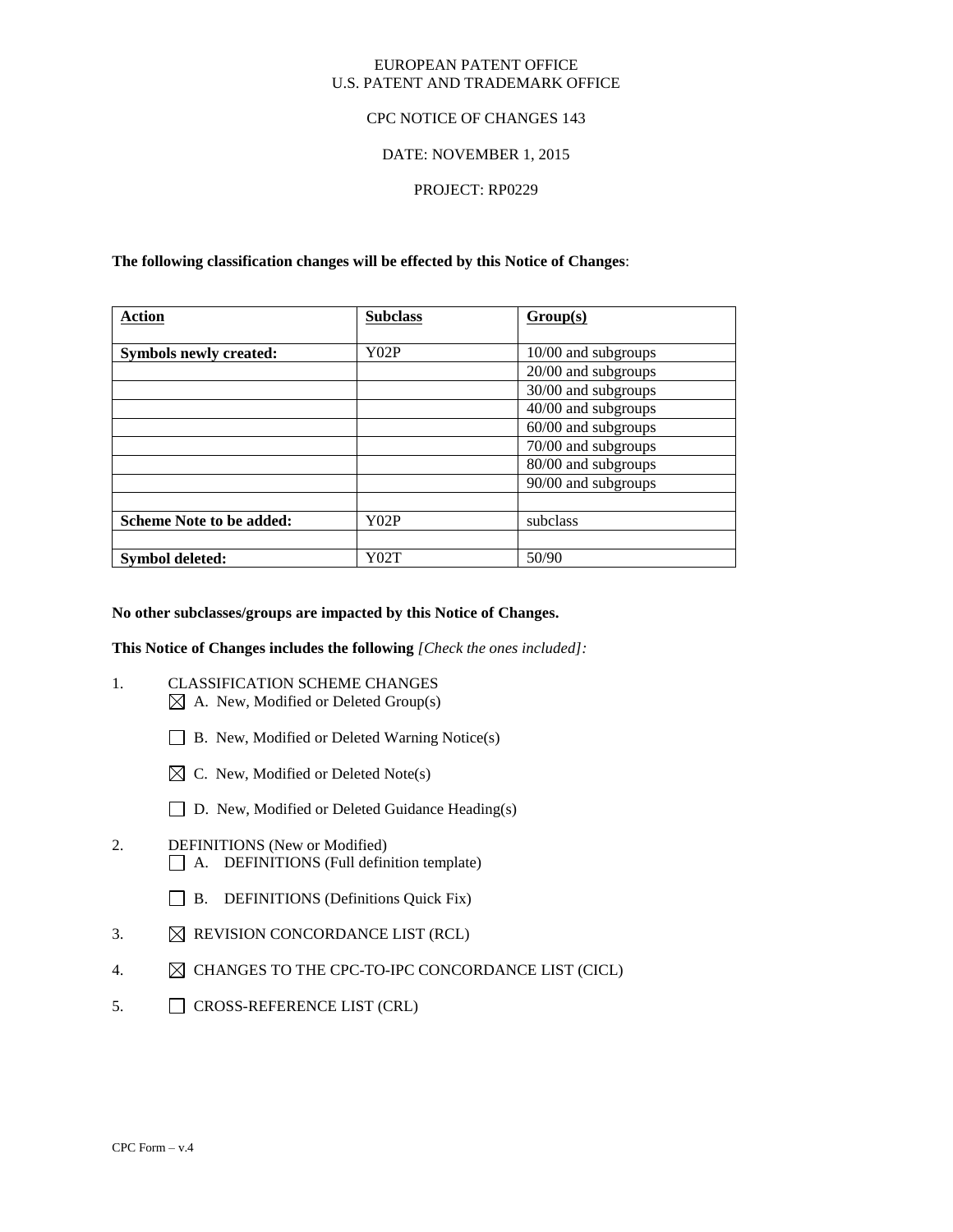## DATE: NOVEMBER 1, 2015

### PROJECT: RP0229

# 1. CLASSIFICATION SCHEME CHANGES

## A. New, Modified or Deleted Group(s)

# **SUBCLASS Y02P – CLIMATE CHANGE MITIGATION TECHNOLOGIES IN THE PRODUCTION OR PROCESSING OF GOODS**

| Type*              | <b>Symbol</b>          | <b>Indent</b>                    | <b>Title</b>                                                                            | <b>Transferred to</b> <sup>#</sup> |
|--------------------|------------------------|----------------------------------|-----------------------------------------------------------------------------------------|------------------------------------|
|                    |                        | Level                            | (new or modified)                                                                       |                                    |
|                    |                        | <b>Number</b>                    | "CPC only" text should normally be enclosed in                                          |                                    |
|                    |                        | of dots                          | {curly brackets}**                                                                      |                                    |
|                    |                        | (e.g. 0,                         |                                                                                         |                                    |
|                    |                        | 1, 2)                            |                                                                                         |                                    |
| $\mathbf N$        | Y02P                   |                                  | CLIMATE CHANGE MITIGATION TECHNOLOGIES                                                  |                                    |
|                    |                        |                                  | IN THE PRODUCTION OR PROCESSING OF GOODS                                                |                                    |
| N<br>$\mathbf N$   | Y02P10/00<br>Y02P10/10 | $\boldsymbol{0}$<br>$\mathbf{1}$ | Technologies related to metal processing<br>Reduction of greenhouse gas [GHG] emissions |                                    |
| $\overline{N}$     | Y02P10/12              | $\overline{2}$                   | CO <sub>2</sub>                                                                         |                                    |
| $\overline{N}$     | Y02P10/122             | 3                                | by capturing $CO2$                                                                      |                                    |
| $\mathbf N$        | Y02P10/124             | $\overline{4}$                   | Recycling of $CO2$ -rich gas                                                            |                                    |
| $\overline{N}$     | Y02P10/126             | $\overline{4}$                   | Recycling of CO <sub>2</sub> -lean gas                                                  |                                    |
| $\overline{N}$     | Y02P10/128             | $\overline{4}$                   | Oxycombustion                                                                           |                                    |
| $\overline{N}$     | Y02P10/13              | 4                                | Post-combustion                                                                         |                                    |
| $\overline{N}$     | Y02P10/132             | 4                                | CO <sub>2</sub> storage                                                                 |                                    |
| $\mathbf N$        | Y02P10/134             | $\overline{3}$                   | by CO <sub>2</sub> avoidance                                                            |                                    |
| $\overline{N}$     | Y02P10/136             | $\overline{4}$                   | using hydrogen, e.g. $H_2$                                                              |                                    |
| $\mathbf N$        | Y02P10/138             | $\overline{4}$                   | Electrolysis                                                                            |                                    |
| $\overline{N}$     | Y02P10/14              | $\overline{2}$                   | Greenhouse gases [GHG] other than $CO2$                                                 |                                    |
| $\overline{N}$     | Y02P10/143             | $\overline{\mathbf{3}}$          | Methane [CH <sub>4</sub> ]                                                              |                                    |
| $\mathbf N$        | Y02P10/146             | 3                                | Perfluorocarbons [PFC]; Hydrofluorocarbons [HFC];                                       |                                    |
|                    |                        |                                  | Sulfur hexafluoride [SF <sub>6</sub> ]                                                  |                                    |
| N                  | Y02P10/20              | $\mathbf{1}$                     | Process efficiency                                                                      |                                    |
| ${\bf N}$          | Y02P10/21              | $\overline{2}$                   | by recovering materials                                                                 |                                    |
| $\mathbf N$        | Y02P10/212             | $\mathfrak{Z}$                   | Recovering metals from waste                                                            |                                    |
| $\overline{N}$     | Y02P10/214             | $\overline{4}$                   | by pyro metallurgy                                                                      |                                    |
| $\overline{N}$     | Y02P10/216             | $\overline{5}$                   | of Fe                                                                                   |                                    |
| $\overline{N}$     | Y02P10/218             | $\overline{5}$                   | of Al                                                                                   |                                    |
| $\overline{N}$     | Y02P10/22              | $\overline{5}$                   | of Cu                                                                                   |                                    |
| $\overline{N}$     | Y02P10/224             | $\overline{5}$                   | of Co or Ni                                                                             |                                    |
| $\overline{N}$     | Y02P10/226             | $\sqrt{5}$                       | of Mg                                                                                   |                                    |
| $\mathbf N$        | Y02P10/228             | $\overline{5}$                   | of Sn                                                                                   |                                    |
| $\overline{N}$     | Y02P10/23              | $\overline{5}$                   | of refractory metals                                                                    |                                    |
| $\overline{\rm N}$ | Y02P10/232             | $\overline{5}$                   | of Zn or ZnO                                                                            |                                    |
| $\mathbf N$        | Y02P10/234             | $\overline{4}$                   | by hydro metallurgy                                                                     |                                    |
| $\overline{N}$     | Y02P10/236             | $\overline{5}$                   | of Cu                                                                                   |                                    |
| N                  | Y02P10/238             | $\overline{4}$                   | by means other than pyro metallurgy or hydro metallurgy                                 |                                    |
| $\mathbf N$        | Y02P10/24              | $\overline{5}$                   | powder metallurgy                                                                       |                                    |
| $\overline{N}$     | Y02P10/242             | $\mathfrak{Z}$                   | Slag reuse in metallurgical processes                                                   |                                    |
| $\overline{N}$     | Y02P10/25              | $\overline{2}$                   | by increasing the energy efficiency of the process                                      |                                    |
| ${\bf N}$          | Y02P10/253             | $\overline{3}$                   | using induction furnaces                                                                |                                    |
| $CPC Form - v.4$   |                        |                                  |                                                                                         |                                    |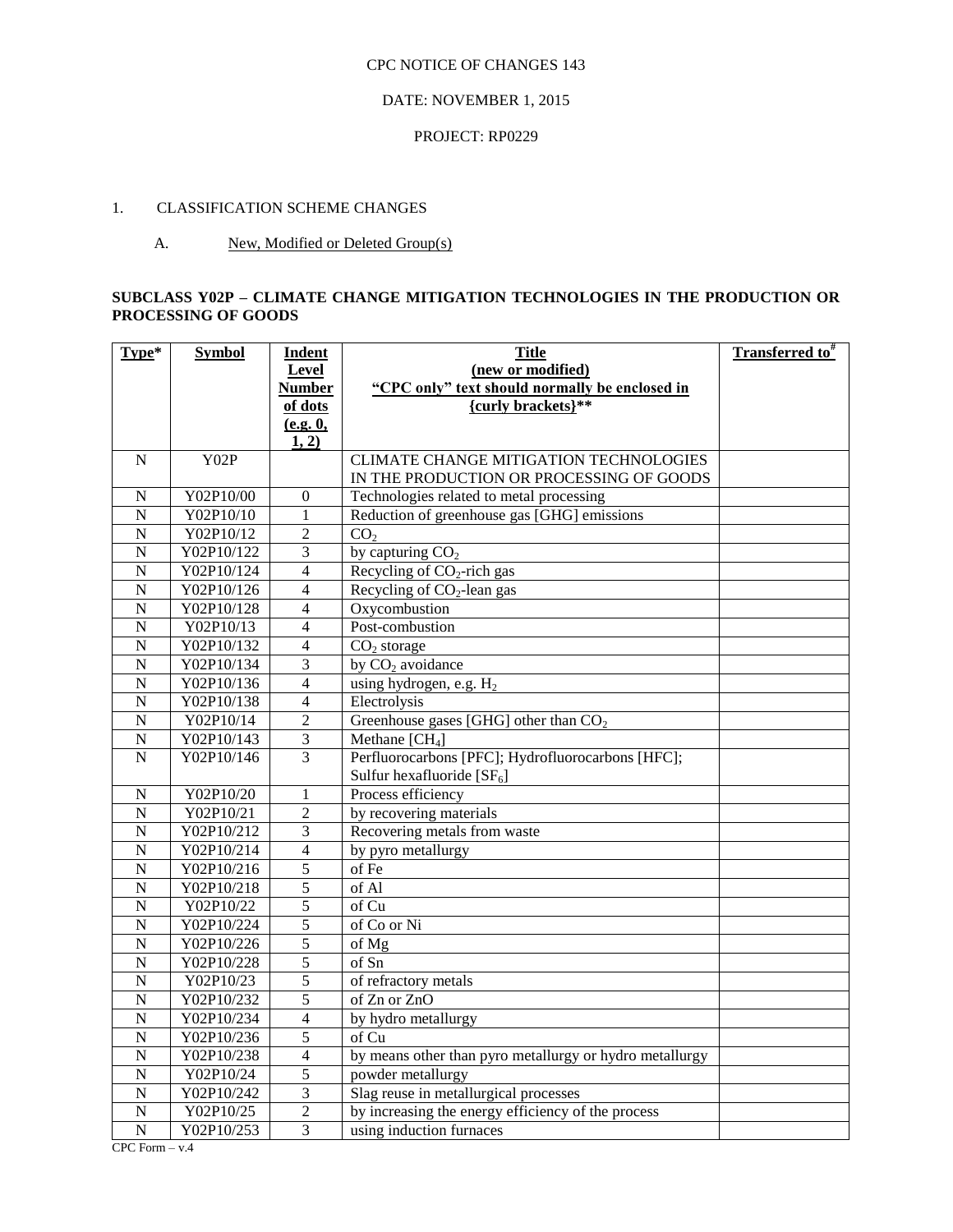# DATE: NOVEMBER 1, 2015

| Type*                       | <b>Symbol</b>            | Indent                                    | <b>Title</b>                                             | Transferred to <sup>#</sup> |
|-----------------------------|--------------------------|-------------------------------------------|----------------------------------------------------------|-----------------------------|
|                             |                          | Level                                     | (new or modified)                                        |                             |
|                             |                          | <b>Number</b>                             | "CPC only" text should normally be enclosed in           |                             |
|                             |                          | of dots                                   | {curly brackets}**                                       |                             |
|                             |                          | (e.g. 0,                                  |                                                          |                             |
|                             |                          | 1, 2)                                     |                                                          |                             |
| $\mathbf N$                 | Y02P10/256               | 3                                         | Design or operational measures for increasing the        |                             |
|                             |                          |                                           | efficiency of electric conversion                        |                             |
| ${\bf N}$<br>$\overline{N}$ | Y02P10/259               | $\overline{4}$                            | in electric arc furnaces                                 |                             |
| $\mathbf N$                 | Y02P10/262<br>Y02P10/265 | $\overline{4}$<br>$\overline{\mathbf{3}}$ | in electrolytic cells                                    |                             |
| $\overline{N}$              | Y02P10/268               | $\overline{4}$                            | by heat recovery                                         |                             |
| $\overline{N}$              | Y02P10/271               | $\overline{5}$                            | with by-product gas in energy cycle                      |                             |
| $\overline{N}$              | Y02P10/274               | $\overline{5}$                            | low temperature heat recovery                            |                             |
| $\overline{N}$              | Y02P10/277               | 5                                         | medium temperature heat recovery                         |                             |
| $\overline{N}$              |                          | $\overline{4}$                            | high temperature heat recovery                           |                             |
| $\overline{N}$              | Y02P10/28<br>Y02P10/283  |                                           | using by-product gases                                   |                             |
| $\overline{N}$              |                          | $\overline{4}$<br>3                       | using water, e.g. for cooling                            |                             |
|                             | Y02P10/286               |                                           | by process control or by modelling                       |                             |
| $\overline{N}$              | Y02P10/29                | 3                                         | Additive manufacturing                                   |                             |
| $\overline{N}$              | Y02P10/292               | $\overline{4}$                            | of casting moulds                                        |                             |
| $\overline{N}$              | Y02P10/295               | 4                                         | of metals                                                |                             |
| $\overline{N}$              | Y02P10/30                | $\overline{2}$                            | characterised by the energy source                       |                             |
| $\overline{N}$              | Y02P10/32                | $\overline{\mathbf{3}}$                   | the energy source being renewable                        |                             |
| $\mathbf N$                 | Y02P10/34                | 3                                         | Cogeneration with other industries                       |                             |
| $\overline{N}$              | Y02P20/00                | $\boldsymbol{0}$                          | Technologies relating to chemical industry               |                             |
| $\mathbf N$                 | Y02P20/10                | $\mathbf{1}$                              | General improvement of production processes causing      |                             |
|                             |                          |                                           | greenhouse gases [GHG] emissions                         |                             |
| $\mathbf N$                 | Y02P20/12                | $\overline{2}$                            | Energy input                                             |                             |
| $\mathbf N$                 | Y02P20/121               | 3                                         | Energy efficiency measures, e.g. energy management       |                             |
| $\mathbf N$                 | Y02P20/122               | $\overline{4}$                            | characterised by the type of apparatus                   |                             |
| $\overline{N}$              | Y02P20/123               | 5                                         | Motor systems                                            |                             |
| $\mathbf N$                 | Y02P20/124               | 5                                         | Boilers, furnaces, lighting or vacuum systems            |                             |
| $\mathbf N$                 | Y02P20/125               | $\overline{4}$                            | Process integration                                      |                             |
| ${\bf N}$                   | Y02P20/126               | 4                                         | Membrane separation                                      |                             |
| $\mathbf N$                 | Y02P20/127               | $\overline{4}$                            | Reactive distillation                                    |                             |
| $\mathbf N$                 | Y02P20/128               | 3                                         | Alternative fuel sources, e.g. for process heat or steam |                             |
| $\overline{N}$              | Y02P20/129               | 3                                         | Energy recovery                                          |                             |
| $\mathbf N$                 | Y02P20/13                | $\overline{\mathcal{L}}$                  | Cogeneration                                             |                             |
| $\mathbf N$                 | Y02P20/131               | $\overline{4}$                            | Pressure recovery turbines                               |                             |
| ${\bf N}$                   | Y02P20/132               | $\overline{4}$                            | $H_2$ recovery                                           |                             |
| ${\bf N}$                   | Y02P20/133               | 3                                         | Renewable energy sources                                 |                             |
| ${\bf N}$                   | Y02P20/134               | $\overline{4}$                            | Sunlight                                                 |                             |
| ${\bf N}$                   | Y02P20/135               | $\overline{5}$                            | Photoelectrochemical processes                           |                             |
| ${\bf N}$                   | Y02P20/136               | $\overline{4}$                            | of biological origin, e.g. biomass, biofuels, biogas     |                             |
| ${\bf N}$                   | Y02P20/14                | $\sqrt{2}$                                | Reagents; Educts; Products                               |                             |
| ${\bf N}$                   | Y02P20/141               | $\overline{3}$                            | Feedstock                                                |                             |
| ${\bf N}$                   | Y02P20/142               | $\overline{4}$                            | the feedstock being CO <sub>2</sub>                      |                             |
| ${\bf N}$                   | Y02P20/143               | $\overline{4}$                            | the feedstock being recycled plastics                    |                             |
| ${\bf N}$                   | Y02P20/144               | $\overline{5}$                            | to generate syngas, i.e. $H_2 + CO$                      |                             |
| ${\bf N}$                   | Y02P20/145               | $\overline{4}$                            | the feedstock being materials of biological origin       |                             |
| ${\bf N}$                   | Y02P20/146               | $\overline{3}$                            | Changing the product type or product distribution        |                             |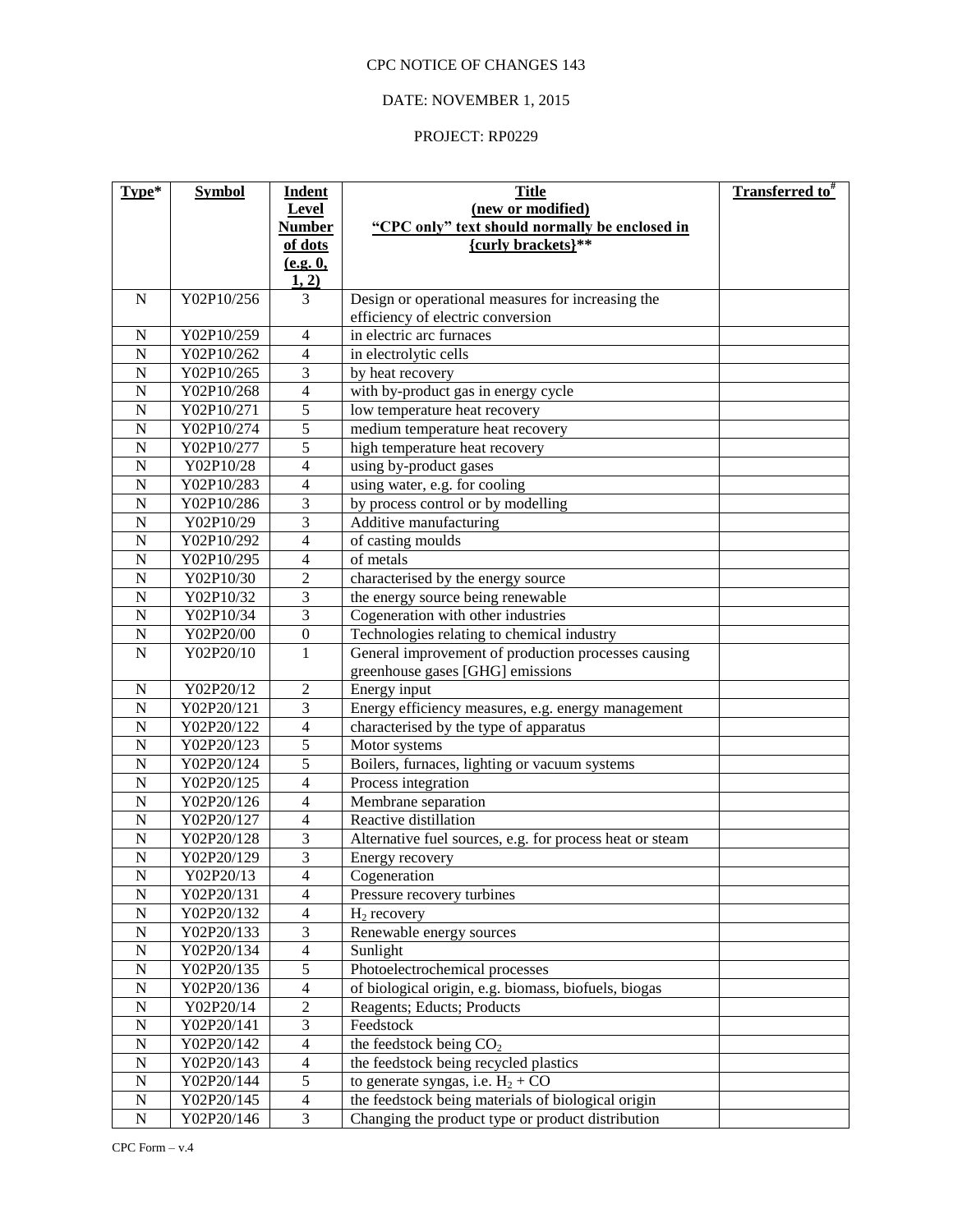# DATE: NOVEMBER 1, 2015

| Type*                    | <b>Symbol</b>           | <b>Indent</b>                | <b>Title</b>                                                | <b>Transferred to</b> <sup>#</sup> |
|--------------------------|-------------------------|------------------------------|-------------------------------------------------------------|------------------------------------|
|                          |                         | Level                        | (new or modified)                                           |                                    |
|                          |                         | <b>Number</b>                | "CPC only" text should normally be enclosed in              |                                    |
|                          |                         | of dots                      | {curly brackets}**                                          |                                    |
|                          |                         | (e.g. 0,                     |                                                             |                                    |
| $\mathbf N$              | Y02P20/147              | 1, 2)<br>$\overline{3}$      |                                                             |                                    |
| $\overline{N}$           | Y02P20/148              | $\overline{\mathcal{L}}$     | Using materials efficiently<br>Recycling                    |                                    |
| $\overline{N}$           | Y02P20/149              | $\overline{\mathcal{L}}$     | Reduced process losses                                      |                                    |
| N                        | Y02P20/15               | $\overline{\mathcal{L}}$     | Reduced transportation losses                               |                                    |
| $\overline{N}$           | Y02P20/151              | 3                            | Reduction of greenhouse gas [GHG] emissions                 |                                    |
| $\overline{N}$           | Y02P20/152              | $\overline{4}$               | CO <sub>2</sub>                                             |                                    |
| $\overline{N}$           | Y02P20/153              | $\overline{4}$               | $N_2O$                                                      |                                    |
| $\overline{N}$           | Y02P20/154              | $\overline{\mathcal{L}}$     | Halogenated hydrocarbons                                    |                                    |
| $\overline{N}$           | Y02P20/155              | $\overline{5}$               | Perfluorocarbons [PFC]; Hydrofluorocarbons [HFC];           |                                    |
|                          |                         |                              | Hydrochlorofluorocarbons [HCFC]; Chlorofluorocarbons        |                                    |
|                          |                         |                              | [CFC]                                                       |                                    |
| $\mathbf N$              | Y02P20/156              | $\overline{4}$               | Methane [CH <sub>4</sub> ]                                  |                                    |
| $\mathbf N$              | Y02P20/20               | $\mathbf{1}$                 | Improvements relating to chlorine production                |                                    |
| $\mathbf N$              | Y02P20/22               | $\overline{2}$               | Optimization of Deacon process                              |                                    |
| $\mathbf N$              | Y02P20/224              | $\overline{\mathbf{3}}$      | by process design                                           |                                    |
| $\mathbf N$              | Y02P20/228              | $\overline{3}$               | by improving the materials, e.g. gauze composition or       |                                    |
|                          |                         |                              | structure                                                   |                                    |
| $\mathbf N$              | Y02P20/30               | $\mathbf{1}$                 | Improvements relating to adipic acid or caprolactam         |                                    |
|                          |                         |                              | production                                                  |                                    |
| N                        | Y02P20/32               | $\sqrt{2}$                   | Technologies aiming at reducing $N_2O$ emissions            |                                    |
| $\mathbf N$              | Y02P20/324              | 3                            | by thermal destruction of $N_2O$                            |                                    |
| $\mathbf N$              | Y02P20/328              | 3                            | by catalytic reduction of $N_2O$                            |                                    |
| $\mathbf N$              | Y02P20/40               | 1                            | Improvements relating to chlorodifluoromethane [HCFC-       |                                    |
|                          |                         |                              | 22] production                                              |                                    |
| ${\bf N}$                | Y02P20/42               | $\sqrt{2}$                   | Reducing fluoroform [HFC-23] emissions                      |                                    |
| ${\bf N}$                | Y02P20/424              | $\ensuremath{\mathfrak{Z}}$  | by capture and subsequent thermal oxidation                 |                                    |
| $\mathbf N$              | Y02P20/50               | $\mathbf{1}$                 | Improvements relating to the production of products         |                                    |
|                          |                         |                              | other than chlorine, adipic acid, caprolactam, or           |                                    |
|                          |                         |                              | chlorodifluoromethane, e.g. bulk or fine chemicals or       |                                    |
|                          |                         |                              | pharmaceuticals                                             |                                    |
| $\mathbf N$              | Y02P20/51               | $\boldsymbol{2}$             | <b>Bulk</b> chemicals                                       |                                    |
| ${\bf N}$                | Y02P20/514              | 3                            | Aldehydes; Alcohols                                         |                                    |
| ${\bf N}$                | Y02P20/518              | $\mathfrak{Z}$               | Hydrocyanation products, e.g. adipodinitrile                |                                    |
| ${\bf N}$                | Y02P20/52               | $\mathbf{2}$                 | using catalysts, e.g. selective catalysts                   |                                    |
| ${\bf N}$                | Y02P20/54               | $\boldsymbol{2}$             | characterised by the solvent                                |                                    |
| ${\bf N}$                | Y02P20/542              | $\mathfrak{Z}$               | the solvent being an ionic liquid                           |                                    |
| ${\bf N}$                | Y02P20/544              | $\mathfrak 3$                | Supercritical solvents, e.g. supercritical $H_2O$ or $CO_2$ |                                    |
| ${\bf N}$                | Y02P20/546              | $\overline{3}$               | Mixtures of ionic liquids and supercritical solvents        |                                    |
| ${\bf N}$                | Y02P20/55               | $\overline{2}$               | Synthetic design, e.g. reducing the use of auxiliary or     |                                    |
|                          |                         |                              | protecting groups<br>Efficient separation techniques        |                                    |
| $\mathbf N$<br>${\bf N}$ | Y02P20/57<br>Y02P20/572 | $\sqrt{2}$<br>$\overline{3}$ | Membranes                                                   |                                    |
| ${\bf N}$                | Y02P20/58               | $\sqrt{2}$                   | Recycling                                                   |                                    |
| $\mathbf N$              | Y02P20/582              | $\mathfrak{Z}$               | of unreacted starting or intermediate materials             |                                    |
| ${\bf N}$                | Y02P20/584              | $\overline{3}$               | of catalysts                                                |                                    |
|                          |                         |                              |                                                             |                                    |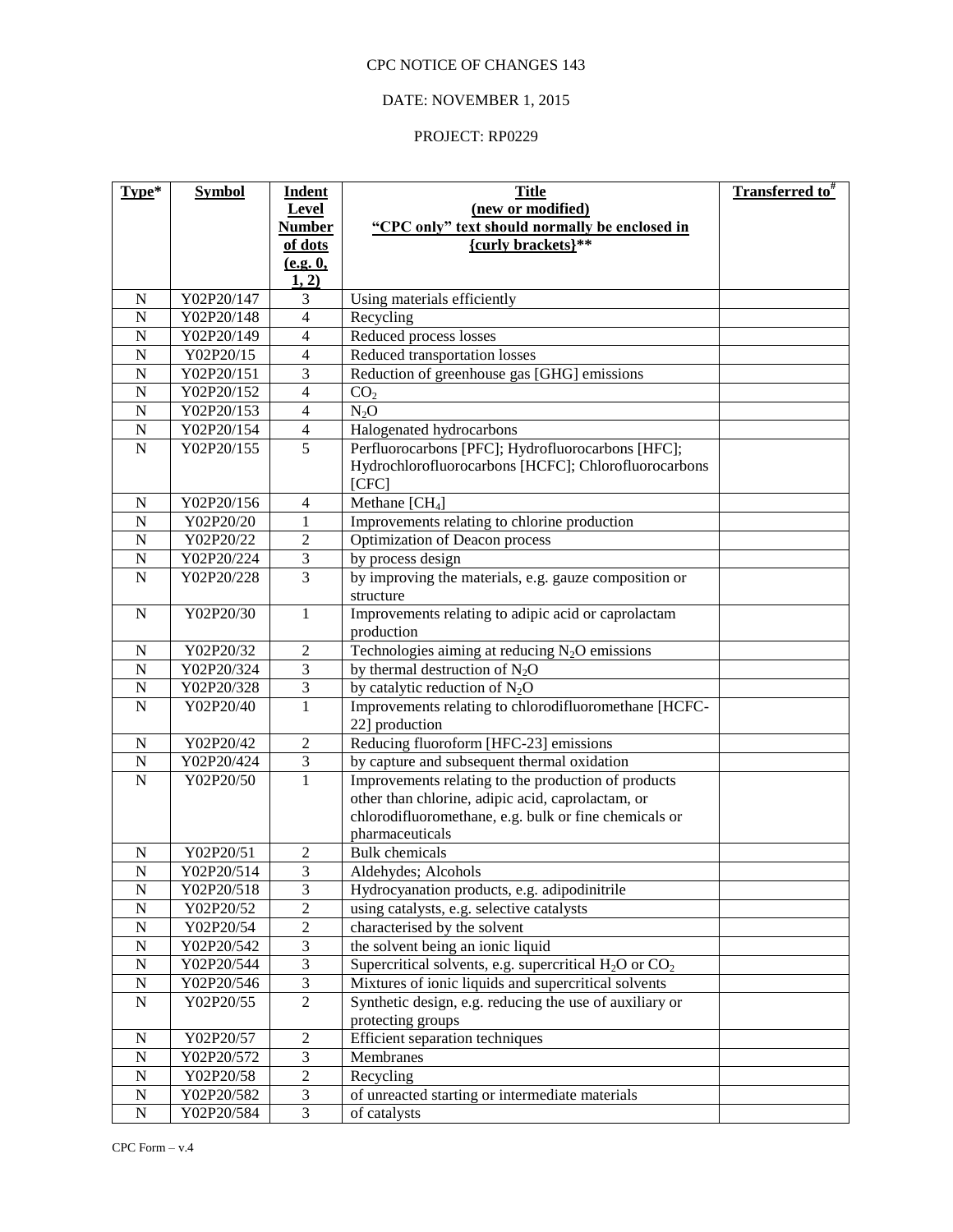# DATE: NOVEMBER 1, 2015

| Type*                   | <b>Symbol</b> | <b>Indent</b>            | <b>Title</b>                                                       | <b>Transferred to</b> <sup>#</sup> |
|-------------------------|---------------|--------------------------|--------------------------------------------------------------------|------------------------------------|
|                         |               | <b>Level</b>             | (new or modified)                                                  |                                    |
|                         |               | <b>Number</b>            | "CPC only" text should normally be enclosed in                     |                                    |
|                         |               | of dots                  | {curly brackets}**                                                 |                                    |
|                         |               | (e.g. 0,                 |                                                                    |                                    |
|                         |               | 1, 2)                    |                                                                    |                                    |
| $\mathbf N$             | Y02P20/586    | 3<br>$\overline{3}$      | of reagents, e.g. co-catalysts, adjuvants                          |                                    |
| $\overline{\mathbf{N}}$ | Y02P20/588    |                          | involving immobilised starting materials, reagents or<br>catalysts |                                    |
| $\mathbf N$             | Y02P20/59     | $\sqrt{2}$               | Biological synthesis; Biological purification                      |                                    |
| $\overline{N}$          | Y02P30/00     | $\overline{0}$           | Technologies relating to oil refining and petrochemical            |                                    |
|                         |               |                          | industry                                                           |                                    |
| $\mathbf N$             | Y02P30/10     | $\mathbf{1}$             | Reduction of greenhouse gas [GHG] emissions during                 |                                    |
|                         |               |                          | production processes                                               |                                    |
| $\mathbf N$             | Y02P30/20     | $\mathbf{1}$             | Bio-feedstock                                                      |                                    |
| $\overline{N}$          | Y02P30/30     | 1                        | Carbon capture or storage [CCS] specific to hydrogen               |                                    |
|                         |               |                          | production                                                         |                                    |
| $\mathbf N$             | Y02P30/40     | 1                        | Ethylene production                                                |                                    |
| ${\bf N}$               | Y02P30/42     | $\overline{c}$           | using bio-feedstock                                                |                                    |
| ${\bf N}$               | Y02P30/44     | $\overline{c}$           | Cracking, e.g. steam cracking                                      |                                    |
| ${\bf N}$               | Y02P30/442    | $\overline{3}$           | Furnace or cracking tube materials, e.g. chemical                  |                                    |
|                         |               |                          | composition of the tubes; Controlling or regulating the            |                                    |
|                         |               |                          | tube furnaces                                                      |                                    |
| $\mathbf N$             | Y02P30/444    | $\mathfrak{Z}$           | Cogeneration using furnace exhaust                                 |                                    |
| $\mathbf N$             | Y02P30/446    | 3                        | Catalytic cracking                                                 |                                    |
| $\mathbf N$             | Y02P30/46     | $\overline{2}$           | Separation                                                         |                                    |
| $\mathbf N$             | Y02P30/462    | 3                        | using low temperature distillation                                 |                                    |
| ${\bf N}$               | Y02P30/464    | 3                        | using absorption or adsorption techniques                          |                                    |
| $\mathbf N$             | Y02P30/48     | $\overline{2}$           | Compression                                                        |                                    |
| ${\bf N}$               | Y02P40/00     | $\boldsymbol{0}$         | Technologies relating to the processing of minerals                |                                    |
| ${\bf N}$               | Y02P40/10     | 1                        | Production of cement                                               |                                    |
| $\mathbf N$             | Y02P40/12     | $\sqrt{2}$               | Clinker production                                                 |                                    |
| $\mathbf N$             | Y02P40/121    | $\overline{3}$           | Energy efficiency measures, e.g. improving or optimising           |                                    |
|                         |               |                          | the production methods                                             |                                    |
| $\mathbf N$             | Y02P40/123    | $\overline{4}$           | Integrated production plants                                       |                                    |
| ${\bf N}$               | Y02P40/125    | 3                        | Fuels from renewable energy sources                                |                                    |
| $\mathbf N$             | Y02P40/126    | 4                        | Waste                                                              |                                    |
| N                       | Y02P40/128    | $\overline{4}$           | <b>Biomass</b>                                                     |                                    |
| ${\bf N}$               | Y02P40/14     | $\overline{2}$           | Reduction of clinker content in cement                             |                                    |
| ${\bf N}$               | Y02P40/141    | 3                        | <b>Blended</b> cements                                             |                                    |
| $\mathbf N$             | Y02P40/143    | $\overline{\mathcal{L}}$ | Clinker replacement by slag                                        |                                    |
| $\mathbf N$             | Y02P40/145    | 4                        | Clinker replacement by combustion residues                         |                                    |
| $\mathbf N$             | Y02P40/146    | $\overline{4}$           | Clinker replacement by ground limestone                            |                                    |
| ${\bf N}$               | Y02P40/148    | $\mathfrak{Z}$           | Belite cements                                                     |                                    |
| ${\bf N}$               | Y02P40/16     | $\overline{2}$           | Non-limestone based cements, e.g. alkali-activated                 |                                    |
| N                       | Y02P40/165    | 3                        | cements<br>Geopolymers                                             |                                    |
| $\mathbf N$             | Y02P40/18     | $\overline{2}$           | Carbon capture and storage [CCS]                                   |                                    |
| $\mathbf N$             | Y02P40/20     | 1                        | Cement grinding                                                    |                                    |
| $\mathbf N$             | Y02P40/30     | 1                        | Manufacturing or processing of sand or stone                       |                                    |
| ${\bf N}$               | Y02P40/40     | 1                        | Production or processing of lime                                   |                                    |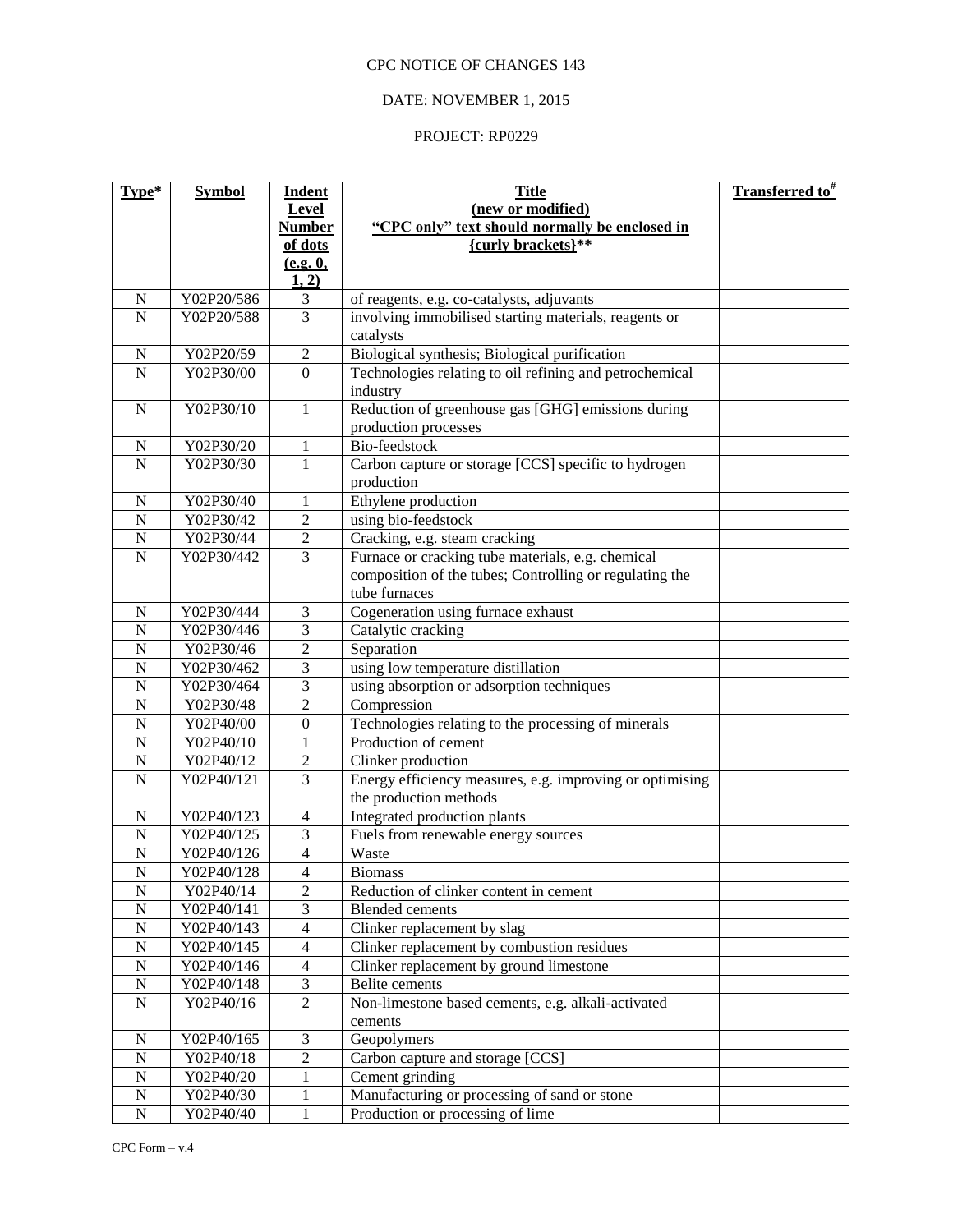# DATE: NOVEMBER 1, 2015

| Type*                   | <b>Symbol</b>           | <b>Indent</b><br>Level  | <b>Title</b><br>(new or modified)                                         | <b>Transferred to</b> <sup>#</sup> |
|-------------------------|-------------------------|-------------------------|---------------------------------------------------------------------------|------------------------------------|
|                         |                         | <b>Number</b>           | "CPC only" text should normally be enclosed in                            |                                    |
|                         |                         | of dots                 | {curly brackets}**                                                        |                                    |
|                         |                         | (e.g. 0,<br>1, 2)       |                                                                           |                                    |
| $\mathbf N$             | Y02P40/42               | 2                       | Limestone calcination                                                     |                                    |
| $\overline{\mathbf{N}}$ | Y02P40/44               | $\overline{c}$          | Regeneration of lime in pulp and sugar mills                              |                                    |
| $\mathbf N$             | Y02P40/45               | $\overline{2}$          | using fuels from renewable energy sources                                 |                                    |
| $\overline{N}$          | Y02P40/47               | $\overline{2}$          | Reduction of lime consumption, e.g. in sugar industry                     |                                    |
| $\overline{N}$          | Y02P40/49               | $\overline{\mathbf{3}}$ | Limestone grinding                                                        |                                    |
| $\overline{N}$          | Y02P40/50               | $\mathbf{1}$            | Glass production                                                          |                                    |
| $\overline{N}$          | Y02P40/51               | $\overline{c}$          | Producing or shaping of glass                                             |                                    |
| $\overline{N}$          | Y02P40/52               | $\overline{c}$          | Use of cullet or other waste                                              |                                    |
| $\overline{N}$          | Y02P40/53               | $\overline{2}$          | Reusing waste heat during processing or shaping                           |                                    |
| $\overline{N}$          | Y02P40/535              | $\overline{\mathbf{3}}$ | Regenerative heating                                                      |                                    |
| $\overline{N}$          | Y02P40/55               | $\overline{c}$          | Oxy-fuel                                                                  |                                    |
| $\overline{N}$          | Y02P40/56               | $\overline{2}$          | Batch or cullet pre-heating                                               |                                    |
| $\overline{N}$          | Y02P40/57               | $\overline{2}$          | Reduction of reject rates; Improving the yield                            |                                    |
| $\overline{N}$          | Y02P40/58               | $\overline{c}$          | Fuels from renewable energy sources                                       |                                    |
| $\overline{N}$          | Y02P40/59               | $\overline{2}$          | $CO2$ capture, e.g. for large oxy-fuel furnaces                           |                                    |
| $\overline{N}$          | Y02P40/60               | $\mathbf{1}$            | Production of ceramic materials or ceramic elements                       |                                    |
| $\mathbf N$             | Y02P40/61               | $\overline{2}$          | Manufacturing of materials for construction e.g. beams,                   |                                    |
|                         |                         |                         | bricks or tiles                                                           |                                    |
| $\mathbf N$             | Y02P40/615              | 3                       | Bricks made from lime and sand                                            |                                    |
| $\overline{N}$          | Y02P40/63               | $\overline{c}$          | Improving processing, storage or transport systems                        |                                    |
| $\overline{N}$          | Y02P40/65               | $\overline{c}$          | Improving kilns                                                           |                                    |
| $\overline{N}$          | Y02P40/67               | $\overline{c}$          | Fuels from renewable energy sources                                       |                                    |
| $\mathbf N$             | Y02P40/69               | $\overline{2}$          | Substitution of clay or shale by alternative raw materials,<br>e.g. ashes |                                    |
| $\mathbf N$             | Y02P60/00               | $\boldsymbol{0}$        | Technologies relating to agriculture, livestock or                        |                                    |
|                         |                         |                         | agroalimentary industries                                                 |                                    |
| ${\bf N}$               | Y02P60/10               | $\mathbf{1}$            | Agricultural machinery or equipment                                       |                                    |
| $\overline{N}$          | Y02P60/12               | $\overline{2}$          | using renewable energies                                                  |                                    |
| $\mathbf N$             | Y02P60/122              | $\overline{3}$          | for irrigation, e.g. solar water pumping                                  |                                    |
| ${\bf N}$               | Y02P60/124              | $\overline{3}$          | Collecting solar energy in greenhouses                                    |                                    |
| $\overline{N}$          | Y02P60/14               | $\overline{2}$          | Measures for saving energy                                                |                                    |
| $\overline{\text{N}}$   | Y02P60/141              | $\overline{3}$          | in irrigation, i.e. motor control                                         |                                    |
| ${\bf N}$               | Y02P60/142              | $\overline{3}$          | Reduction of fuel consumption                                             |                                    |
| ${\bf N}$               | Y02P60/144              | $\overline{3}$          | Combined machines, e.g. seeder combined with<br>fertilizers               |                                    |
| ${\bf N}$               | Y02P60/146              | 3                       | in greenhouses                                                            |                                    |
| ${\bf N}$               | Y02P60/147              | $\overline{4}$          | Heating, ventilation or air conditioning                                  |                                    |
| ${\bf N}$               | Y02P60/148              | $\overline{4}$          | Constructive measures, e.g. light structures or improved                  |                                    |
|                         |                         |                         | insulation                                                                |                                    |
| ${\bf N}$               | Y02P60/149              | $\overline{4}$          | Efficient lighting e.g. LED lighting                                      |                                    |
| ${\bf N}$               | Y02P60/15               | 3                       | in preparing or milling grain                                             |                                    |
| ${\bf N}$               | Y02P60/16               | $\boldsymbol{2}$        | Machines for direct seeding, i.e. sod or grassland seeding                |                                    |
| ${\bf N}$               | $\overline{Y}$ 02P60/18 | $\mathbf{2}$            | Activities not otherwise provided for, e.g. storage                       |                                    |
| ${\bf N}$               | Y02P60/20               | 1                       | Reduction of greenhouse gas [GHG] emissions in                            |                                    |
|                         |                         |                         | agriculture                                                               |                                    |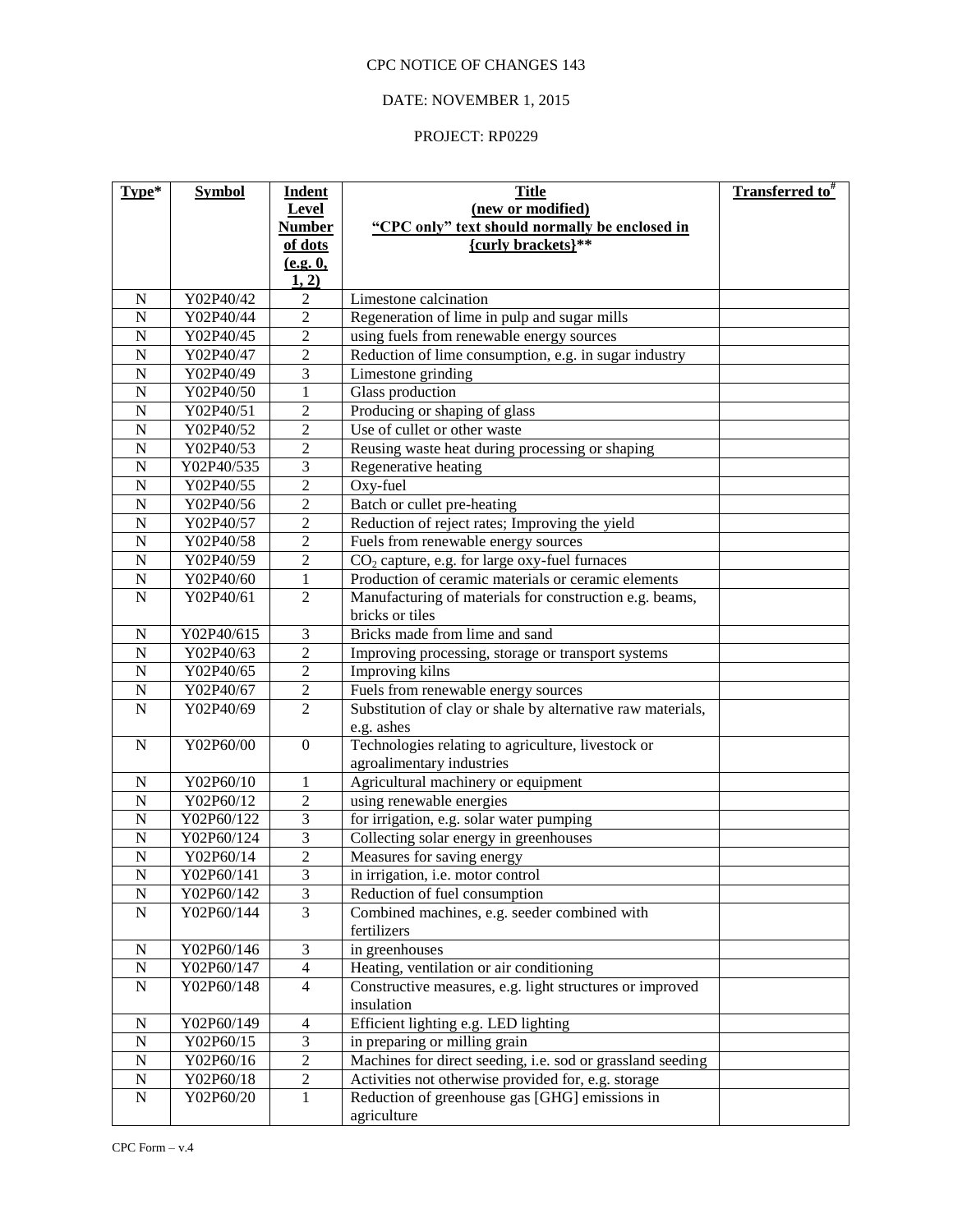# DATE: NOVEMBER 1, 2015

| Type*                            | <b>Symbol</b> | <b>Indent</b>                             | <b>Title</b>                                                             | <b>Transferred to</b> <sup>#</sup> |
|----------------------------------|---------------|-------------------------------------------|--------------------------------------------------------------------------|------------------------------------|
|                                  |               | Level                                     | (new or modified)                                                        |                                    |
|                                  |               | <b>Number</b>                             | "CPC only" text should normally be enclosed in                           |                                    |
|                                  |               | of dots                                   | {curly brackets}**                                                       |                                    |
|                                  |               | (e.g. 0,                                  |                                                                          |                                    |
|                                  |               | 1, 2)                                     |                                                                          |                                    |
| $\mathbf N$                      | Y02P60/21     | 2                                         | N <sub>2</sub> O                                                         |                                    |
| $\overline{\text{N}}$            | Y02P60/212    | $\overline{\mathbf{3}}$                   | Reducing the use of fertilizers                                          |                                    |
| $\overline{N}$                   | Y02P60/214    | $\overline{4}$                            | Efficient applying machines                                              |                                    |
| $\overline{N}$                   | Y02P60/215    | 4                                         | Efficient spraying methods                                               |                                    |
| $\overline{N}$                   | Y02P60/216    | $\overline{4}$                            | Aquaponics or hydroponics                                                |                                    |
| $\overline{N}$                   | Y02P60/218    | $\overline{\mathbf{3}}$                   | use of additives, e.g. nitrification inhibitors, biochar                 |                                    |
| $\mathbf N$                      | Y02P60/22     | $\overline{2}$                            | Reducing methane $[CH4]$ emissions from agricultural                     |                                    |
|                                  |               |                                           | lands, e.g. from rice paddies                                            |                                    |
| $\mathbf N$                      | Y02P60/23     | $\overline{2}$                            | Reduction of $CO2$ emissions from biota and soils                        |                                    |
| $\overline{N}$                   | Y02P60/24     | $\overline{c}$                            | Enhancing carbon sequestration in biota and soils                        |                                    |
| $\overline{N}$                   | Y02P60/242    | 3                                         | Roof greening                                                            |                                    |
| $\mathbf N$                      | Y02P60/244    | 3                                         | Wall greening                                                            |                                    |
| $\mathbf N$                      | Y02P60/246    | 3                                         | Use of plant growth regulators to improve carbon dioxide                 |                                    |
|                                  |               |                                           | up-take by crop plants                                                   |                                    |
| $\mathbf N$                      | Y02P60/247    | 3                                         | Plants with high carbon sequestration potential                          |                                    |
| $\overline{N}$                   | Y02P60/25     | $\overline{2}$                            | Biomass with low greenhouse gas [GHG] emissions                          |                                    |
| $\overline{N}$                   | Y02P60/30     | $\mathbf{1}$                              | Land use policy measures                                                 |                                    |
| $\overline{N}$                   | Y02P60/40     | $\mathbf{1}$                              | Afforestation or reforestation                                           |                                    |
| $\overline{N}$                   | Y02P60/50     | $\mathbf{1}$                              | Livestock or poultry management                                          |                                    |
| $\overline{N}$                   | Y02P60/52     | $\overline{c}$                            | use of renewable energies                                                |                                    |
| $\overline{N}$                   | Y02P60/521    | $\overline{\mathbf{3}}$                   | Solar lighting, e.g. for poultry                                         |                                    |
| $\overline{N}$                   | Y02P60/524    | $\overline{\mathbf{3}}$                   | for pumping or supplying water to livestock                              |                                    |
| $\overline{N}$                   | Y02P60/526    | $\overline{\mathbf{3}}$                   | for electric energy supply                                               |                                    |
| $\overline{N}$                   | Y02P60/528    | 4                                         | for electric livestock fences                                            |                                    |
| $\overline{N}$                   | Y02P60/54     | $\overline{2}$                            | Environmental control in livestock or poultry housing                    |                                    |
| $\overline{N}$                   | Y02P60/542    | $\overline{\mathbf{3}}$                   | using renewable energy                                                   |                                    |
| $\overline{N}$                   | Y02P60/56     | $\overline{2}$                            | Methane [CH <sub>4</sub> ] capture                                       |                                    |
| $\overline{N}$                   | Y02P60/60     | $\mathbf{1}$                              | Fishing                                                                  |                                    |
| $\overline{N}$                   | Y02P60/62     | $\overline{c}$                            | Fishing equipment                                                        |                                    |
| $\overline{N}$<br>$\overline{N}$ | Y02P60/64     | $\overline{2}$<br>$\overline{\mathbf{3}}$ | Aquaculture; Aquafarming                                                 |                                    |
|                                  | Y02P60/642    |                                           | combined with aquaponics or hydroponics                                  |                                    |
| $\overline{N}$                   | Y02P60/70     | $\mathbf 1$<br>$\mathbf{1}$               | Apiculture                                                               |                                    |
| $\overline{N}$                   | Y02P60/80     | $\overline{2}$                            | Food processing<br>Use of renewable energies or variable speed drives in |                                    |
| ${\bf N}$                        | Y02P60/81     |                                           | handling, conveying or stacking                                          |                                    |
| ${\bf N}$                        | Y02P60/83     | $\boldsymbol{2}$                          | Warming or cooking                                                       |                                    |
| ${\bf N}$                        | Y02P60/831    | $\overline{3}$                            | using steam                                                              |                                    |
| ${\bf N}$                        | Y02P60/833    | $\overline{\mathbf{3}}$                   | using microwave ovens                                                    |                                    |
| ${\bf N}$                        | Y02P60/835    | 3                                         | by boiling                                                               |                                    |
| ${\bf N}$                        | Y02P60/85     | $\overline{c}$                            | Food storage or conservation                                             |                                    |
| ${\bf N}$                        | Y02P60/851    | $\overline{\mathbf{3}}$                   | Cooling, refrigeration or freezing                                       |                                    |
| ${\bf N}$                        | Y02P60/853    | $\overline{3}$                            | Drying                                                                   |                                    |
| ${\bf N}$                        | Y02P60/855    | $\overline{3}$                            | Ice production, e.g. for conservation purposes                           |                                    |
| ${\bf N}$                        | Y02P60/87     | $\overline{2}$                            | Re-use of by-products of food processing for fodder                      |                                    |
|                                  |               |                                           | production                                                               |                                    |
|                                  |               |                                           |                                                                          |                                    |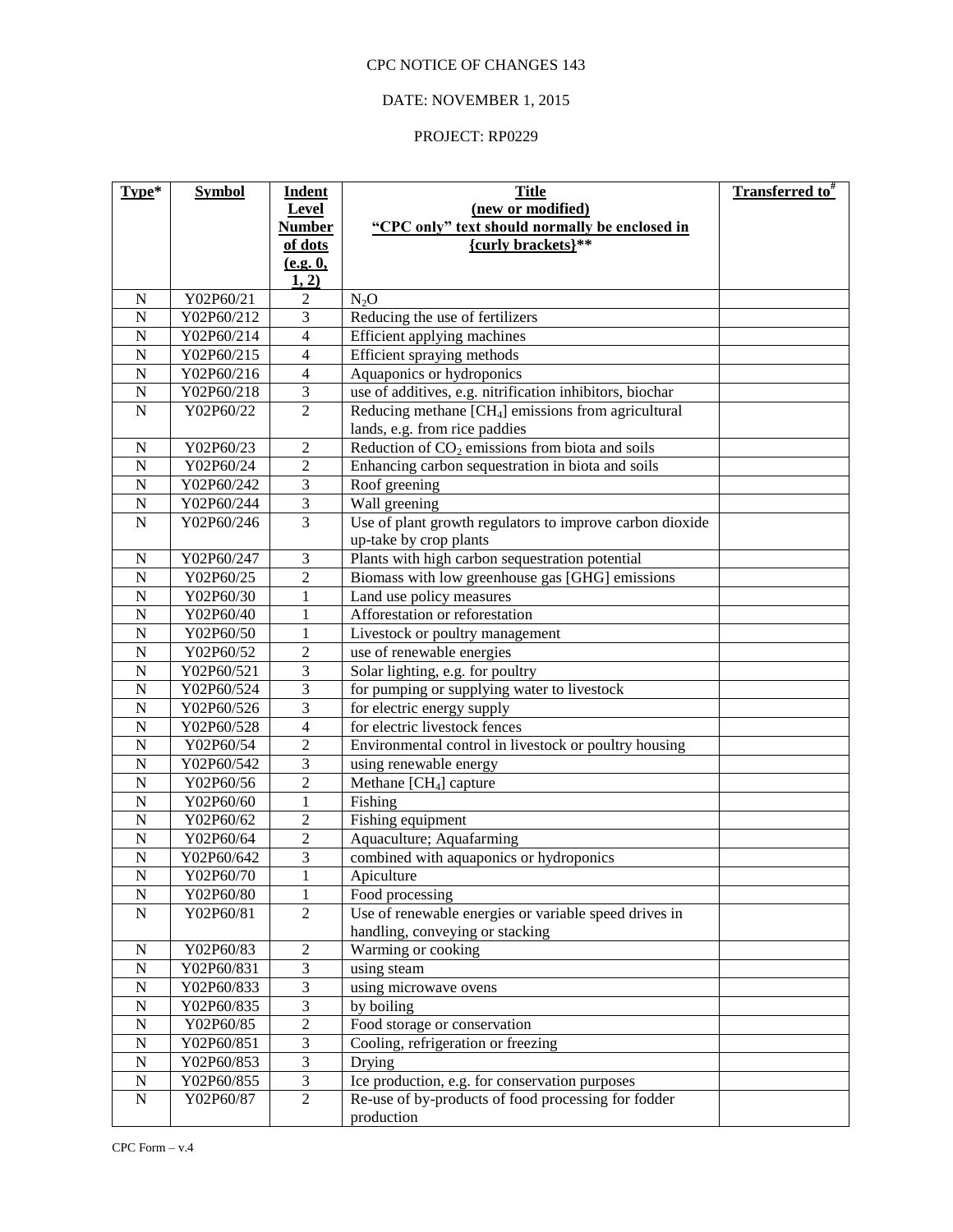# DATE: NOVEMBER 1, 2015

| Type*                 | <b>Symbol</b>            | <b>Indent</b>           | <b>Title</b>                                              | <b>Transferred to</b> <sup>#</sup> |
|-----------------------|--------------------------|-------------------------|-----------------------------------------------------------|------------------------------------|
|                       |                          | Level                   | (new or modified)                                         |                                    |
|                       |                          | <b>Number</b>           | "CPC only" text should normally be enclosed in            |                                    |
|                       |                          | of dots                 | {curly brackets}**                                        |                                    |
|                       |                          | (e.g. 0,                |                                                           |                                    |
|                       |                          | 1, 2)                   |                                                           |                                    |
| $\mathbf N$           | Y02P60/871               | 3                       | from molasses                                             |                                    |
| $\overline{N}$        | Y02P60/873               | $\overline{\mathbf{3}}$ | from distillers' or brewers' waste                        |                                    |
| $\overline{N}$        | Y02P60/875               | $\overline{3}$          | from waste products of dairy plants                       |                                    |
| $\overline{N}$        | Y02P60/877               | $\overline{3}$          | from by-products of vegetal origin                        |                                    |
| $\overline{N}$        | Y02P60/89                | $\overline{2}$          | characterised by the product                              |                                    |
| $\overline{\text{N}}$ | Y02P60/891               | $\overline{\mathbf{3}}$ | Dairy products                                            |                                    |
| $\overline{N}$        | Y02P70/00                | $\overline{0}$          | Climate change mitigation technologies in the production  |                                    |
|                       |                          |                         | process for final industrial or consumer products         |                                    |
| $\mathbf N$           | Y02P70/10                | 1                       | Greenhouse gas [GHG] capture, material saving, heat       |                                    |
|                       |                          |                         | recovery or other energy efficient measures, e.g. motor   |                                    |
|                       |                          |                         | control, characterised by manufacturing processes         |                                    |
| $\mathbf N$           | Y02P70/12                | $\overline{2}$          | related technologies for improving processes or machines  |                                    |
|                       |                          |                         | for shaping products                                      |                                    |
| $\mathbf N$           | Y02P70/121<br>Y02P70/123 | 3                       | Machines for rolling metal, e.g. rolling mills            |                                    |
| $\mathbf N$           |                          | 4                       | Motor control                                             |                                    |
| ${\bf N}$             | Y02P70/125               | 4                       | Removing fumes from rolling mills                         |                                    |
| ${\bf N}$             | Y02P70/127               | 4                       | using heat shields                                        |                                    |
| ${\bf N}$             | Y02P70/129               | 4                       | Heat recovery during rolling                              |                                    |
| ${\bf N}$             | Y02P70/131               | $\overline{4}$          | using liquid recovering devices                           |                                    |
| ${\bf N}$             | Y02P70/133               | 5                       | for recovering coolants                                   |                                    |
| $\overline{N}$        | Y02P70/135               | 5                       | for recovering lubricants                                 |                                    |
| ${\bf N}$             | Y02P70/137               | 3                       | relating to forging, hammering, pressing or riveting      |                                    |
| $\mathbf N$           | Y02P70/139               | 3                       | relating to the manufacture or working of metal sheets or |                                    |
|                       |                          |                         | profiles                                                  |                                    |
| ${\bf N}$             | Y02P70/141               | 3                       | relating to pressing processes or machines therefore      |                                    |
| $\overline{N}$        | Y02P70/143               | $\overline{4}$          | Optimisation of energy consumption                        |                                    |
| ${\bf N}$             | Y02P70/145               | $\sqrt{5}$              | by control of drive motors                                |                                    |
| $\overline{N}$        | Y02P70/16                | $\overline{2}$          | related technologies for metal working by removing or     |                                    |
|                       |                          |                         | adding material                                           |                                    |
| $\mathbf N$           | Y02P70/161               | $\mathfrak 3$           | Power management, e.g. limiting power to tools            |                                    |
| $\mathbf N$           | Y02P70/163               | $\overline{3}$          | Power down for energy saving                              |                                    |
| $\mathbf N$           | Y02P70/167               | $\overline{3}$          | relating to the design or operation of machining centres  |                                    |
|                       |                          |                         | or machine tools                                          |                                    |
| N                     | Y02P70/169               | 4                       | using minimal quantities of coolants or lubricants        |                                    |
| ${\bf N}$             | Y02P70/171               | $\overline{4}$          | Devices or processes for removing and reusing chips       |                                    |
| ${\bf N}$             | Y02P70/173               | 4                       | Machine centres provided for turning, boring or milling   |                                    |
| N                     | Y02P70/175               | 3                       | relating to the design or operation of machines for dry   |                                    |
|                       |                          |                         | cutting gears or toothed racks                            |                                    |
| $\mathbf N$           | Y02P70/177               | $\mathfrak{Z}$          | Grinding or polishing                                     |                                    |
| ${\bf N}$             | Y02P70/179               | $\overline{4}$          | Treatment of used abrasive materials aiming at a further  |                                    |
|                       |                          |                         | reuse                                                     |                                    |
| N                     | Y02P70/181               | $\mathfrak{Z}$          | relating to the design or operation of machines for       |                                    |
|                       |                          |                         | soldering, welding or cutting by applying heat locally    |                                    |
| $\mathbf N$           | Y02P70/183               | 3                       | relating to the design or operation of machines for       |                                    |
|                       |                          |                         | machines for sawing, cutting, perforating, punching or    |                                    |
|                       |                          |                         | severing                                                  |                                    |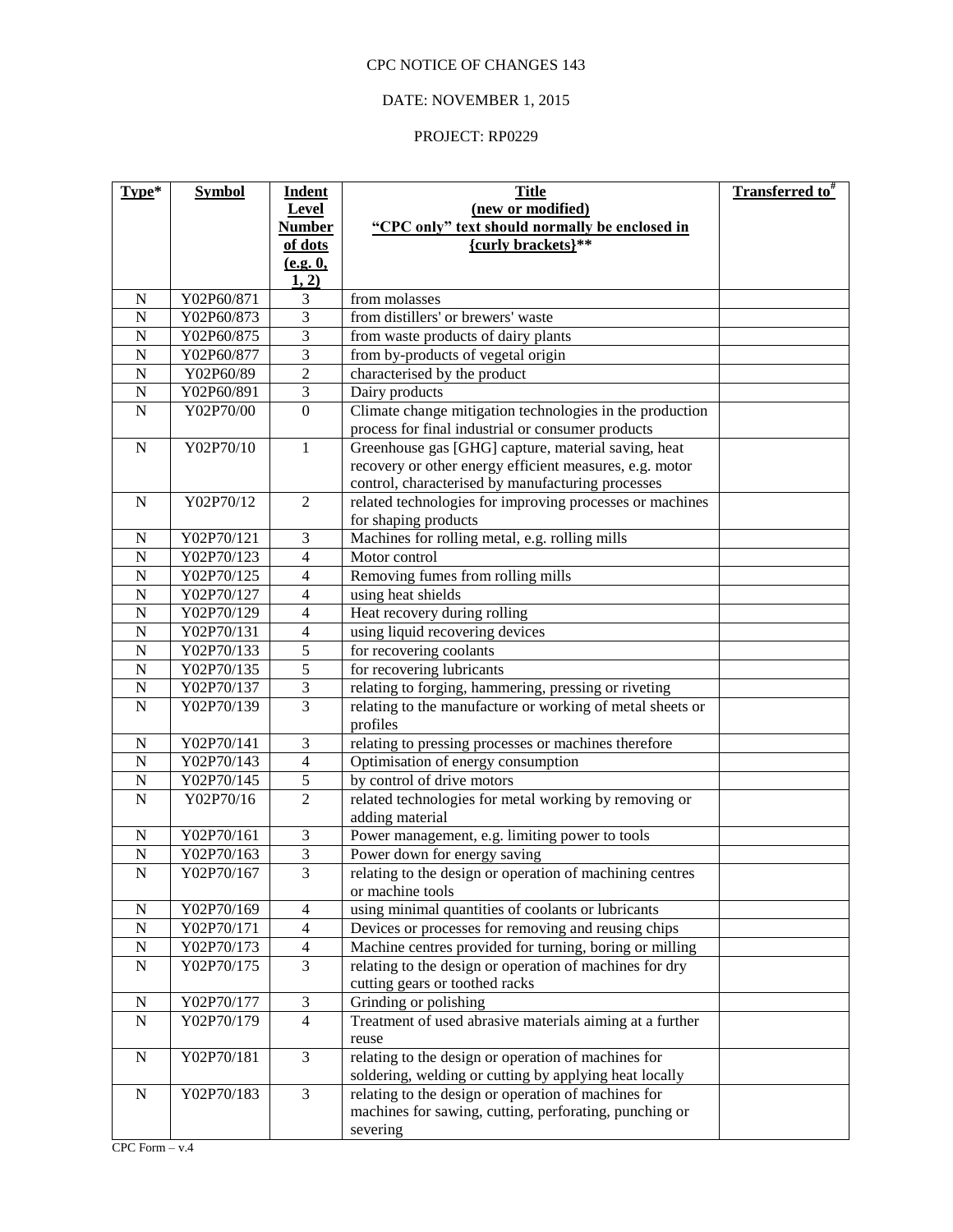# DATE: NOVEMBER 1, 2015

| Type*                         | <b>Symbol</b>            | <b>Indent</b><br>Level           | <b>Title</b><br>(new or modified)                                                     | <b>Transferred to</b> # |
|-------------------------------|--------------------------|----------------------------------|---------------------------------------------------------------------------------------|-------------------------|
|                               |                          | <b>Number</b>                    | "CPC only" text should normally be enclosed in                                        |                         |
|                               |                          | of dots                          | {curly brackets}**                                                                    |                         |
|                               |                          | (e.g. 0,                         |                                                                                       |                         |
|                               |                          | 1, 2)                            |                                                                                       |                         |
| $\mathbf N$                   | Y02P70/185               | 3                                | relating to the operation of machines combining different                             |                         |
| $\mathbf N$                   | Y02P70/187               | $\overline{3}$                   | processes for working of metal<br>relating to the design or operation of machines for |                         |
|                               |                          |                                  | working metal not otherwise provided for                                              |                         |
| $\mathbf N$                   | Y02P70/20                | $\overline{2}$                   | related technologies for printing, lining or stamping                                 |                         |
|                               |                          |                                  | machines                                                                              |                         |
| $\mathbf N$                   | Y02P70/22                | $\boldsymbol{2}$                 | Technologies for working on wood, veneer or plywood                                   |                         |
| $\mathbf N$                   | Y02P70/24                | $\overline{2}$                   | related technologies for saving energy and raw materials                              |                         |
|                               |                          |                                  | during the production of paper or paper articles                                      |                         |
| $\mathbf N$                   | Y02P70/26                | $\overline{2}$                   | related technologies for working on or processing of                                  |                         |
|                               |                          |                                  | plastics                                                                              |                         |
| $\mathbf N$                   | Y02P70/261               | 3                                | recovering energy or power from drive motors in                                       |                         |
|                               |                          |                                  | injection moulding                                                                    |                         |
| ${\bf N}$                     | Y02P70/263               | $\overline{3}$                   | recovering energy or reusing materials in extrusion                                   |                         |
|                               |                          |                                  | moulding                                                                              |                         |
| $\mathbf N$                   | Y02P70/265               | $\mathfrak 3$                    | relating to blow moulding                                                             |                         |
| ${\bf N}$                     | Y02P70/267               | $\overline{4}$                   | Means for recycling or reusing auxiliaries or materials                               |                         |
| ${\bf N}$                     | Y02P70/269<br>Y02P70/271 | $\overline{4}$<br>$\overline{5}$ | reducing blowing fluid consumption                                                    |                         |
| ${\bf N}$<br>${\bf N}$        | Y02P70/273               | $\overline{4}$                   | by recycling blow fluid                                                               |                         |
| ${\bf N}$                     | Y02P70/275               | $\overline{4}$                   | recycling reactive gas<br>reusing heat                                                |                         |
| $\mathbf N$                   | Y02P70/277               | 3                                | relating to thermoforming                                                             |                         |
| ${\bf N}$                     | Y02P70/279               | $\overline{4}$                   | Recycling or reuse of materials                                                       |                         |
| $\mathbf N$                   | Y02P70/281               | 4                                | Reuse of pressure or vacuum                                                           |                         |
| $\mathbf N$                   | Y02P70/30                | $\mathbf{2}$                     | related to technologies for conveying, packing or storing                             |                         |
|                               |                          |                                  | of goods or handling thin or filamentary material                                     |                         |
| N                             | Y02P70/32                | $\boldsymbol{2}$                 | relating to mixing                                                                    |                         |
| $\mathbf N$                   | Y02P70/34                | $\overline{2}$                   | relating to separation, flotation or differential                                     |                         |
|                               |                          |                                  | sedimentation                                                                         |                         |
| $\mathbf N$                   | Y02P70/36                | $\overline{c}$                   | Recycling or reuse of a liquid sprayed or atomised                                    |                         |
| $\overline{N}$                | Y02P70/38                | $\overline{2}$                   | Apparatus or processes for applying liquids or other                                  |                         |
|                               |                          |                                  | fluent materials                                                                      |                         |
| ${\bf N}$                     | Y02P70/40                | $\sqrt{2}$                       | Drying by removing liquid                                                             |                         |
| ${\bf N}$                     | Y02P70/405               | $\overline{3}$                   | Drying with heating arrangements using waste heat                                     |                         |
| ${\bf N}$                     | Y02P70/50                | $\mathbf{1}$                     | Manufacturing or production processes characterised by                                |                         |
|                               |                          |                                  | the final manufactured product                                                        |                         |
| ${\bf N}$                     | Y02P70/52                | $\overline{2}$                   | Manufacturing of products or systems for producing                                    |                         |
|                               |                          |                                  | renewable energy                                                                      |                         |
| $\mathbf N$<br>$\overline{N}$ | Y02P70/521<br>Y02P70/523 | $\sqrt{3}$<br>$\overline{3}$     | Photovoltaic generators<br>Wind turbines                                              |                         |
| ${\bf N}$                     | Y02P70/525               | $\overline{\mathbf{3}}$          | Hydropower turbines                                                                   |                         |
| $\mathbf N$                   | Y02P70/527               | $\overline{4}$                   | for tidal streams or dam-less hydropower, e.g. sea flood                              |                         |
|                               |                          |                                  | and ebb or stream current                                                             |                         |
| ${\bf N}$                     | Y02P70/54                | $\overline{2}$                   | Manufacturing of lithium-ion, lead-acid or alkaline                                   |                         |
|                               |                          |                                  | secondary batteries                                                                   |                         |
| ${\bf N}$                     | Y02P70/56                | $\overline{2}$                   | Manufacturing of fuel cells                                                           |                         |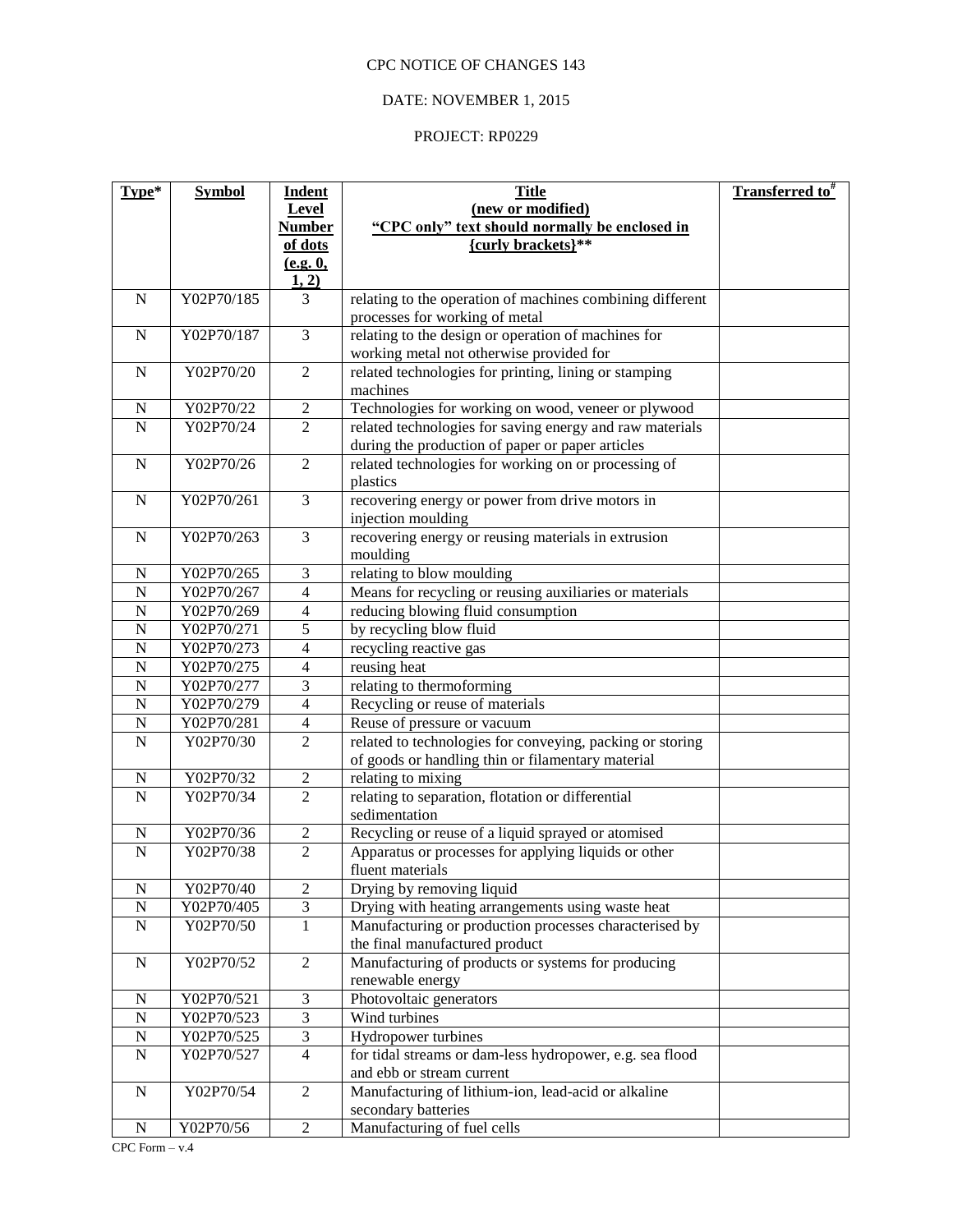# DATE: NOVEMBER 1, 2015

| Type*          | <b>Symbol</b> | <b>Indent</b>               | <b>Title</b>                                                          | <b>Transferred to</b> # |
|----------------|---------------|-----------------------------|-----------------------------------------------------------------------|-------------------------|
|                |               | Level                       | (new or modified)                                                     |                         |
|                |               | <b>Number</b>               | "CPC only" text should normally be enclosed in                        |                         |
|                |               | of dots                     | {curly brackets}**                                                    |                         |
|                |               | (e.g. 0,                    |                                                                       |                         |
|                |               | 1, 2)                       |                                                                       |                         |
| $\mathbf N$    | Y02P70/58     | $\overline{2}$              | Greenhouse gas [GHG] capture, heat recovery or other                  |                         |
|                |               |                             | energy efficient measures relating to manufacturing or                |                         |
|                |               |                             | assembling of vehicles, e.g. motor control                            |                         |
| ${\bf N}$      | Y02P70/585    | 3                           | Aircraft Eco design, i.e. taking into account the full life           |                         |
|                |               |                             | cycle of the aircraft including re-use, recyclability and             |                         |
|                |               |                             | disposal                                                              |                         |
| ${\bf N}$      | Y02P70/60     | $\overline{2}$              | Greenhouse gas [GHG] capture, heat recovery or other                  |                         |
|                |               |                             | energy efficient measures relating to production or                   |                         |
|                |               |                             | assembly of electric or electronic components or                      |                         |
|                |               |                             | products, e.g. motor control                                          |                         |
| $\mathbf N$    | Y02P70/601    | 3                           | the product being a basic electric component or element,              |                         |
|                |               |                             | i.e. cables, resistors, capacitors, switches, connectors,             |                         |
|                |               |                             | relays or protections                                                 |                         |
| $\mathbf N$    | Y02P70/603    | $\ensuremath{\mathfrak{Z}}$ | the product being a lighting component                                |                         |
| $\overline{N}$ | Y02P70/605    | $\overline{3}$              | the product being a semiconductor or solid state device or            |                         |
|                |               |                             | parts thereof                                                         |                         |
| $\mathbf N$    | Y02P70/607    | $\overline{4}$              | Manufacturing of electronic silicon based components                  |                         |
| $\overline{N}$ | Y02P70/609    | $\overline{3}$              | the product being a dynamo-electric machine, i.e.                     |                         |
|                |               |                             | electrical generators or motors                                       |                         |
| $\mathbf N$    | Y02P70/611    | $\ensuremath{\mathfrak{Z}}$ | the product being a printed circuit board [PCB]                       |                         |
| $\mathbf N$    | Y02P70/613    | $\overline{\mathbf{3}}$     | involving the assembly of several electronic elements                 |                         |
| $\overline{N}$ | Y02P70/62     | $\overline{2}$              | related technologies for production or treatment of textile           |                         |
|                |               |                             | or flexible materials or products thereof, including                  |                         |
|                |               |                             | footwear                                                              |                         |
| N              | Y02P70/621    | 3                           | Production or treatment of artificial filaments or the like           |                         |
| $\overline{N}$ | Y02P70/623    | $\overline{4}$              | Energy efficient measures, e.g. motor control or heat                 |                         |
| ${\bf N}$      | Y02P70/625    | $\overline{4}$              | recovery<br>Recovery of starting material, waste material or solvents |                         |
|                |               |                             | during the manufacturing process                                      |                         |
| $\mathbf N$    | Y02P70/627    | 5                           | of cellulose, cellulose derivatives or proteins                       |                         |
| ${\bf N}$      | Y02P70/629    | $\overline{5}$              | of synthetic polymers                                                 |                         |
| $\overline{N}$ | Y02P70/631    | $\overline{3}$              | Production or treatment of lace, e.g. knitting or braiding            |                         |
| ${\bf N}$      | Y02P70/633    | $\overline{4}$              | Saving materials                                                      |                         |
| ${\bf N}$      | Y02P70/635    | $\overline{4}$              | Saving energy by reducing inertia of moving parts                     |                         |
| ${\bf N}$      | Y02P70/637    | $\ensuremath{\mathfrak{Z}}$ | Treatment of textiles                                                 |                         |
| $\mathbf N$    | Y02P70/639    | $\overline{4}$              | Energy efficient measures, e.g. motor control or heat                 |                         |
|                |               |                             | recovery                                                              |                         |
| ${\bf N}$      | Y02P70/641    | $\overline{4}$              | Recovery of solvents                                                  |                         |
| ${\bf N}$      | Y02P70/643    | $\overline{4}$              | Treatment of textiles using a short bath ratio                        |                         |
| ${\bf N}$      | Y02P70/645    | $\overline{3}$              | Manufacturing of wall or floor covering materials or the              |                         |
|                |               |                             | like                                                                  |                         |
| $\mathbf N$    | Y02P70/647    | $\overline{4}$              | Energy efficient measures, e.g. motor control or heat                 |                         |
|                |               |                             | recovery                                                              |                         |
| $\mathbf N$    | Y02P70/649    | $\overline{4}$              | using scraps or recycled materials                                    |                         |
| ${\bf N}$      | Y02P70/651    | $\sqrt{5}$                  | the materials being particles                                         |                         |
| ${\bf N}$      | Y02P70/653    | 3                           | Footwear made at least partially of recyclable material               |                         |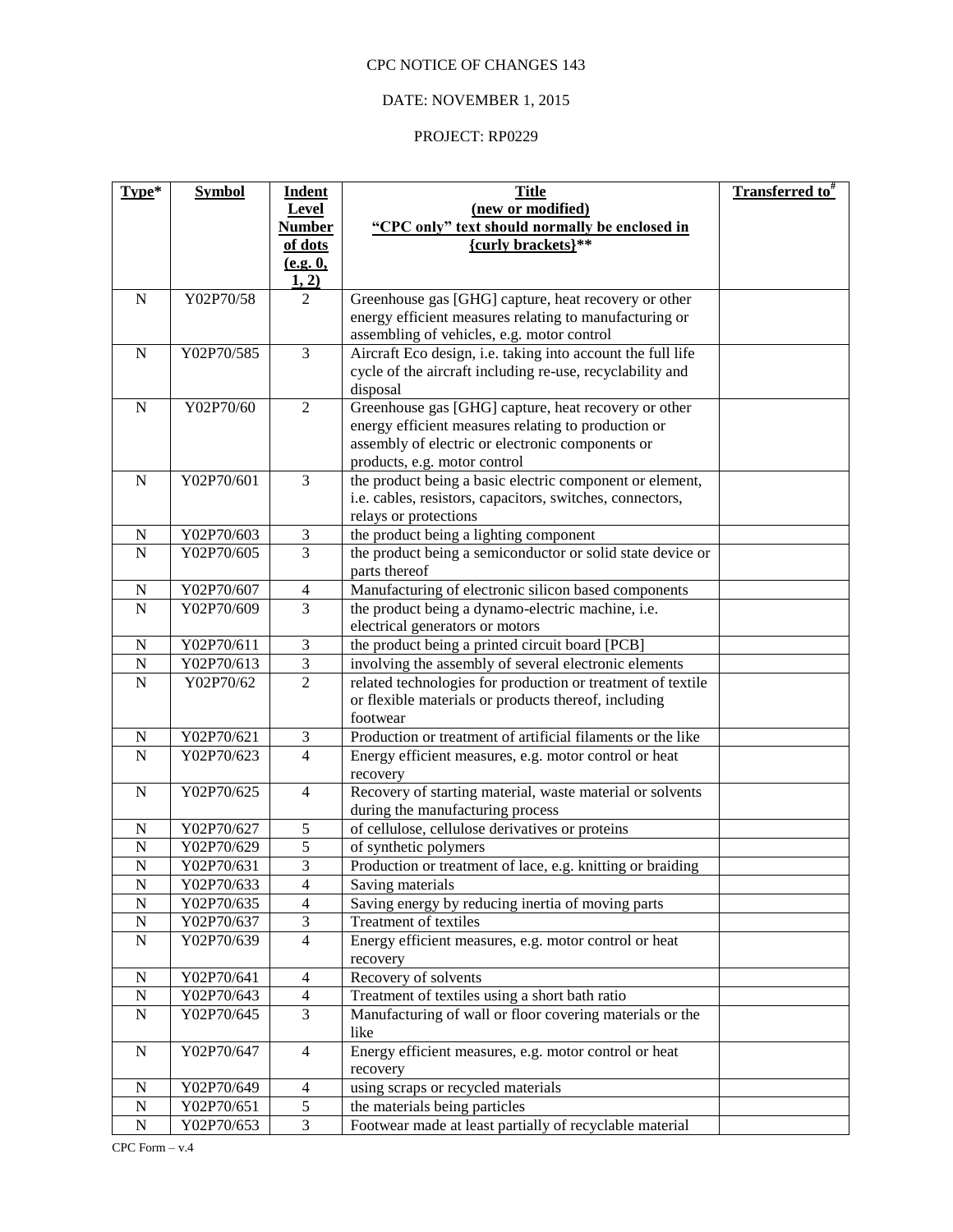## DATE: NOVEMBER 1, 2015

| Type*          | <b>Symbol</b> | <b>Indent</b>           | <b>Title</b>                                                         | <b>Transferred to</b> # |
|----------------|---------------|-------------------------|----------------------------------------------------------------------|-------------------------|
|                |               | Level                   | (new or modified)                                                    |                         |
|                |               | <b>Number</b>           | "CPC only" text should normally be enclosed in                       |                         |
|                |               | of dots                 | {curly brackets}**                                                   |                         |
|                |               | (e.g. 0,                |                                                                      |                         |
|                |               | 1, 2)                   |                                                                      |                         |
| $\mathbf N$    | Y02P70/66     | 2                       | Greenhouse gas [GHG] capture, use of renewable                       |                         |
|                |               |                         | energies, heat recovery or other energy efficient measures           |                         |
|                |               |                         | for manufacturing or preparation of tobacco products,                |                         |
|                |               |                         | e.g. motor control                                                   |                         |
| ${\bf N}$      | Y02P80/00     | $\mathbf{0}$            | Climate change mitigation technologies for sector-wide               |                         |
|                |               |                         | applications                                                         |                         |
| ${\bf N}$      | Y02P80/10     | $\mathbf{1}$            | Efficient use of energy                                              |                         |
| ${\bf N}$      | Y02P80/11     | $\sqrt{2}$              | of electric energy                                                   |                         |
| ${\bf N}$      | Y02P80/112    | $\overline{3}$          | Power supplies with power electronics for efficient use of           |                         |
|                |               |                         | energy, e.g. power factor correction [PFC] or resonant               |                         |
| ${\bf N}$      | Y02P80/114    | 3                       | converters<br>Control systems or methods for efficient use of energy |                         |
| ${\bf N}$      | Y02P80/116    | $\overline{4}$          | Electronic drive motor controls                                      |                         |
| $\mathbf N$    | Y02P80/12     | $\overline{2}$          | using compressed air as energy carrier, e.g. for pneumatic           |                         |
|                |               |                         | systems                                                              |                         |
| $\mathbf N$    | Y02P80/13     | $\overline{2}$          | using pressurized fluid as energy carrier, e.g. for                  |                         |
|                |               |                         | hydraulic systems                                                    |                         |
| N              | Y02P80/14     | $\overline{c}$          | District level solutions, i.e. local energy networks                 |                         |
| $\mathbf N$    | Y02P80/15     | $\overline{2}$          | On-site combined power, heat or cool generation or                   |                         |
|                |               |                         | distribution, e.g. combined heat and power [CHP] supply              |                         |
| ${\bf N}$      | Y02P80/152    | $\mathfrak{Z}$          | for heat recovery                                                    |                         |
| $\overline{N}$ | Y02P80/154    | $\overline{3}$          | for steam generation or distribution                                 |                         |
| ${\bf N}$      | Y02P80/156    | $\overline{2}$          | in fluid distribution systems                                        |                         |
| $\overline{N}$ | Y02P80/158    | $\overline{3}$          | Solar or wind-powered water pumping not specially                    |                         |
|                |               |                         | adapted for irrigation                                               |                         |
| ${\bf N}$      | Y02P80/20     | 1                       | Sector-wide applications using renewable energy                      |                         |
| $\overline{N}$ | Y02P80/21     | $\sqrt{2}$              | Biomass as fuel                                                      |                         |
| $\overline{N}$ | Y02P80/22     | $\overline{c}$          | Wind energy                                                          |                         |
| $\overline{N}$ | Y02P80/23     | $\sqrt{2}$              | Solar energy                                                         |                         |
| $\overline{N}$ | Y02P80/24     | 3                       | Solar thermal energy                                                 |                         |
| $\overline{N}$ | Y02P80/25     | $\overline{\mathbf{3}}$ | Photovoltaic energy                                                  |                         |
| $\mathbf N$    | Y02P80/30     | 1                       | Reducing waste in manufacturing processes; Calculations              |                         |
|                |               |                         | of released waste quantities                                         |                         |
| ${\bf N}$      | Y02P80/40     | 1                       | Minimising material used in manufacturing processes                  |                         |
| ${\bf N}$      | Y02P90/00     | $\boldsymbol{0}$        | Enabling technologies with a potential contribution to               |                         |
|                |               |                         | greenhouse gas [GHG] emissions mitigation                            |                         |
| ${\bf N}$      | Y02P90/02     | $\mathbf{1}$            | Total factory control, e.g. smart factories, flexible                |                         |
|                |               |                         | manufacturing systems [FMS] or integrated                            |                         |
|                |               |                         | manufacturing systems [IMS]                                          |                         |
| ${\bf N}$      | Y02P90/04     | $\overline{2}$          | characterised by the assembly processes                              |                         |
| ${\bf N}$      | Y02P90/06     | $\boldsymbol{2}$        | characterised by direct numerical control [DNC]                      |                         |
| ${\bf N}$      | Y02P90/08     | $\sqrt{2}$              | characterised by the cooperation between machine tools,              |                         |
|                |               |                         | manipulators or work piece supply systems                            |                         |
| ${\bf N}$      | Y02P90/083    | $\overline{3}$          | Manipulators cooperating with conveyers                              |                         |
| $\overline{N}$ | Y02P90/087    | $\overline{3}$          | Manipulators cooperating with machine tools                          |                         |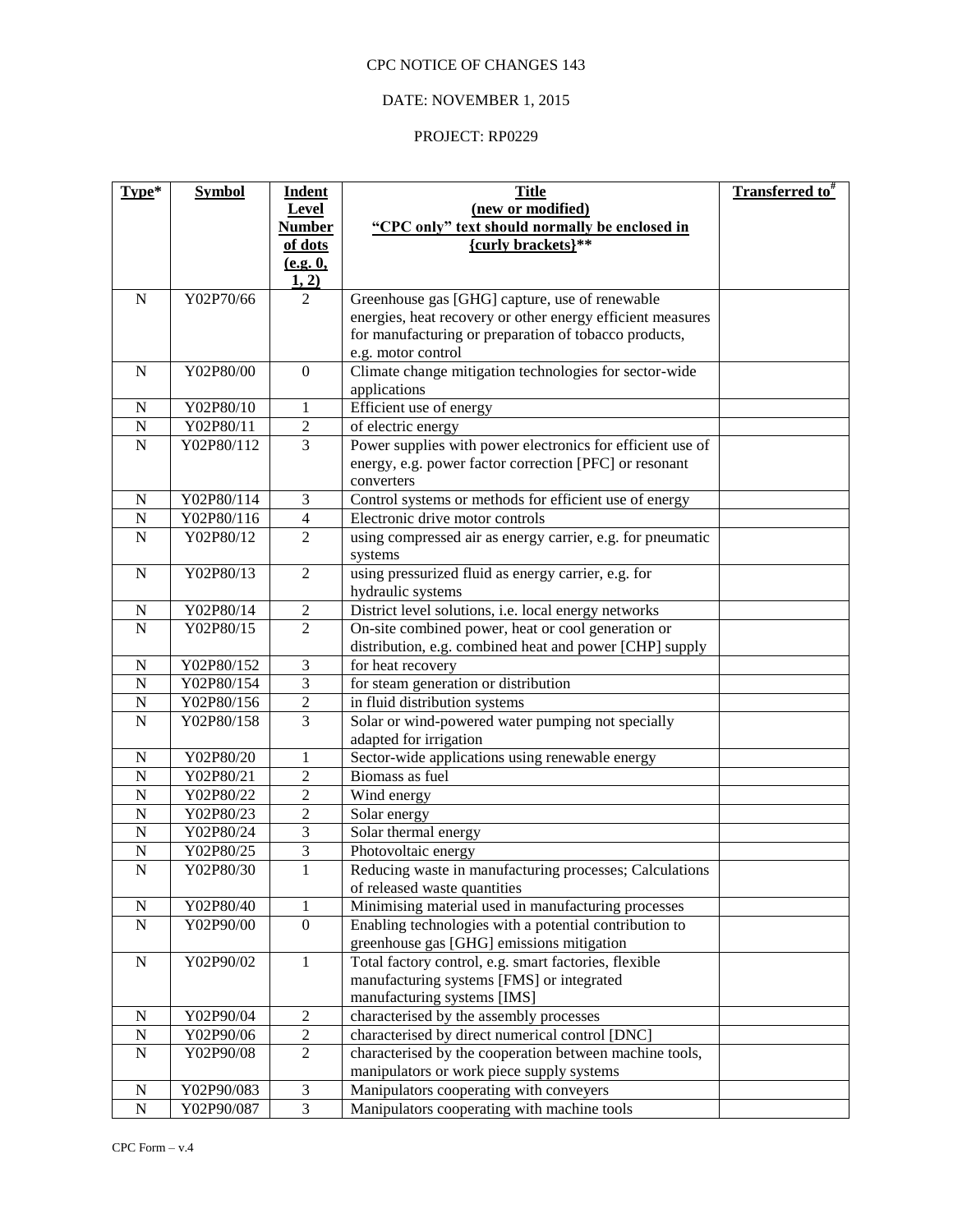## DATE: NOVEMBER 1, 2015

| (new or modified)<br>Level<br>"CPC only" text should normally be enclosed in<br><b>Number</b><br>{curly brackets}**<br>of dots<br>(e.g. 0,<br>1, 2) |  |
|-----------------------------------------------------------------------------------------------------------------------------------------------------|--|
|                                                                                                                                                     |  |
|                                                                                                                                                     |  |
|                                                                                                                                                     |  |
|                                                                                                                                                     |  |
| Y02P90/10<br>characterised by identification, e.g. of work pieces or<br>$\mathbf N$<br>2                                                            |  |
| equipment                                                                                                                                           |  |
| characterised by programme execution<br>Y02P90/12<br>$\sqrt{2}$<br>${\bf N}$                                                                        |  |
| $\mathbf N$<br>$\overline{2}$<br>characterised by fault tolerance, reliability of production<br>Y02P90/14                                           |  |
| system                                                                                                                                              |  |
| characterised by system universality, i.e. configurability<br>$\overline{2}$<br>${\bf N}$<br>Y02P90/16                                              |  |
| or modularity of production units                                                                                                                   |  |
| Y02P90/18<br>$\sqrt{2}$<br>characterised by the network communication<br>${\bf N}$                                                                  |  |
| $\overline{3}$<br>Y02P90/185<br>${\bf N}$<br>using local area networks [LAN]                                                                        |  |
| $\overline{2}$<br>characterised by job scheduling, process planning or<br>${\bf N}$<br>Y02P90/20                                                    |  |
| material flow                                                                                                                                       |  |
| 3<br>${\bf N}$<br>Y02P90/205<br>Tool management                                                                                                     |  |
| characterised by quality surveillance of production<br>Y02P90/22<br>$\overline{\mathbf{c}}$<br>${\bf N}$                                            |  |
| $\overline{2}$<br>characterised by computer integrated manufacturing<br>${\bf N}$<br>Y02P90/24                                                      |  |
| [CIM], planning or realisation                                                                                                                      |  |
| characterised by modelling or simulation of the<br>$\overline{2}$<br>Y02P90/26<br>${\bf N}$                                                         |  |
| manufacturing system                                                                                                                                |  |
| Product design therefor<br>Y02P90/265<br>$\mathfrak{Z}$<br>${\bf N}$                                                                                |  |
| $\overline{2}$<br>$\mathbf N$<br>Y02P90/28<br>characterised by transport systems                                                                    |  |
| using automatic guided vehicles [AGV]<br>$\mathbf N$<br>Y02P90/285<br>3                                                                             |  |
| Computing systems specially adapted for manufacturing<br>${\bf N}$<br>Y02P90/30<br>1                                                                |  |
| Fuel cell technologies in production processes<br>${\bf N}$<br>Y02P90/40<br>1                                                                       |  |
| Hydrogen technologies in production processes<br>Y02P90/45<br>${\bf N}$<br>1                                                                        |  |
| Y02P90/50<br>Energy storage in industry with an added climate change<br>${\bf N}$<br>1                                                              |  |
| mitigation effect                                                                                                                                   |  |
| Electric or hybrid propulsion means for production<br>${\bf N}$<br>Y02P90/60<br>$\mathbf{1}$                                                        |  |
| processes                                                                                                                                           |  |
| Combining sequestration of $CO2$ and exploitation of<br>Y02P90/70<br>$\mathbf{1}$<br>${\bf N}$                                                      |  |
| hydrocarbons by injecting CO <sub>2</sub> or carbonated water in oil                                                                                |  |
| wells<br>Y02P90/80<br>Management or planning                                                                                                        |  |
| $\mathbf N$<br>1<br>$\overline{N}$<br>$\overline{2}$                                                                                                |  |
| Energy audits or management systems therefor<br>Y02P90/82                                                                                           |  |
| ${\bf N}$<br>Y02P90/84<br>Greenhouse gas [GHG] management systems<br>$\sqrt{2}$<br>3                                                                |  |
| Inventory and reporting systems for greenhouse gases<br>${\bf N}$<br>Y02P90/845<br>[GHG]                                                            |  |
| ${\bf N}$<br>Maintenance planning<br>Y02P90/86                                                                                                      |  |
| $\overline{2}$<br>$\overline{N}$<br>$\mathbf{1}$<br>Financial instruments for climate change mitigation, e.g.<br>Y02P90/90                          |  |
| environmental taxes, subsidies or financing                                                                                                         |  |
| Y02P90/95<br>$\sqrt{2}$<br>$CO2$ emission certificates or credits trading<br>${\bf N}$                                                              |  |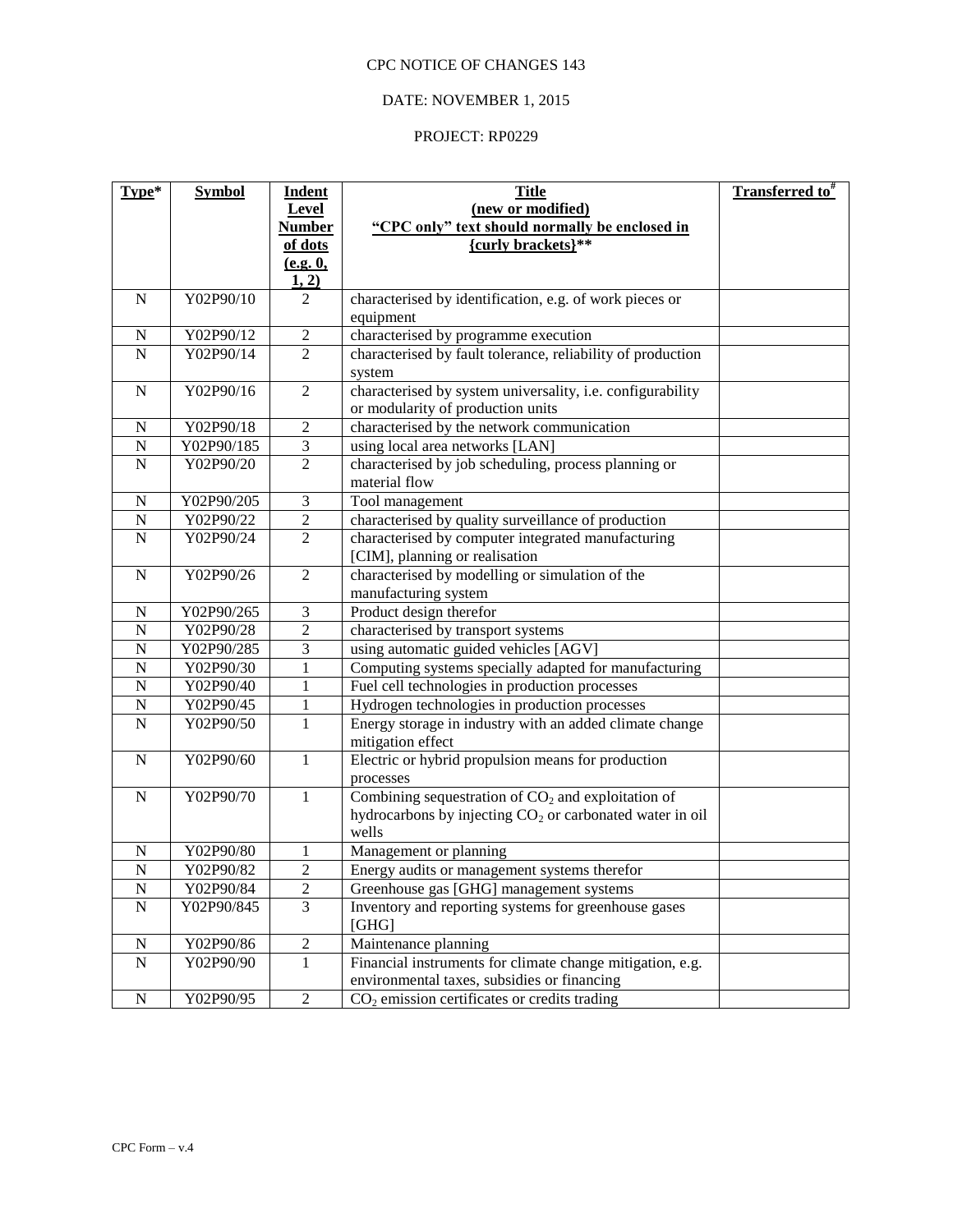#### DATE: NOVEMBER 1, 2015

#### PROJECT: RP0229

### **SUBCLASS Y02T – CLIMATE CHANGE MITIGATION RELATED TO TRANSPORTATION**

| $Type*$ | <b>Symbol</b> | <b>Indent</b><br><b>Level</b><br><b>Number</b><br>of dots<br>(e.g. 0, 1, | <b>Title</b><br>(new or modified)<br>"CPC only" text should normally be<br>enclosed in {curly brackets}**                | Transferred to <sup>*</sup>                                      |
|---------|---------------|--------------------------------------------------------------------------|--------------------------------------------------------------------------------------------------------------------------|------------------------------------------------------------------|
|         |               |                                                                          |                                                                                                                          |                                                                  |
| D       | Y02T50/90     |                                                                          | Eco design, i.e. taking into account the full<br>life cycle of the craft including re-use,<br>recyclability and disposal | <administrative to<br="" transfer="">Y02P70/585</administrative> |

\*N = new entries where reclassification into entries is involved; C = entries with modified file scope where reclassification of documents from the entries is involved;  $Q =$  new entries which are firstly populated with documents via administrative transfers from deleted (D) entries. Afterwards, the transferred documents into the Q entry will either stay or be moved to more appropriate entries, as determined by intellectual reclassification; E= existing entries with enlarged file scope, which receive documents from C or D entries, e.g. when a limiting reference is removed from the entry title; M = entries with no change to the file scope (no reclassification);  $D =$  deleted entries;  $F =$  frozen entries will be deleted once reclassification of documents from the entries is completed;  $U =$  entries that are unchanged.

#### NOTES:

- \*\*No {curly brackets} are used for titles in CPC only subclasses, e.g. C12Y, A23Y; 2000 series symbol titles of groups found at the end of schemes (orthogonal codes); or the Y section titles. The  $\{\text{curly brackets}\}\$  are used for 2000 series symbol titles found interspersed throughout the main trunk schemes (breakdown codes).
- For U groups, the minimum requirement is to include the U group located immediately prior to the N group or N group array, in order to show the N group hierarchy and improve the readability and understanding of the scheme. Always include the symbol, indent level and title of the U group in the table above.
- All entry types should be included in the scheme changes table above for better understanding of the overall scheme change picture. Symbol, indent level, and title are required for all types except "D" which requires only a symbol.
- #"Transferred to" column must be completed for all C, D, F, and Q type entries. F groups will be deleted once reclassification is completed.
- When multiple symbols are included in the "Transferred to" column, avoid using ranges of symbols in order to be as precise as possible.
- For administrative transfer of documents, the following text should be used: "< administrative transfer to XX>" or "<administrative transfer to XX and YY simultaneously>" when administrative transfer of the same documents is to more than one place.
- Administrative transfer to main trunk groups is assumed to be "invention information", unless otherwise indicated, and to 2000 series groups is assumed to be "additional information".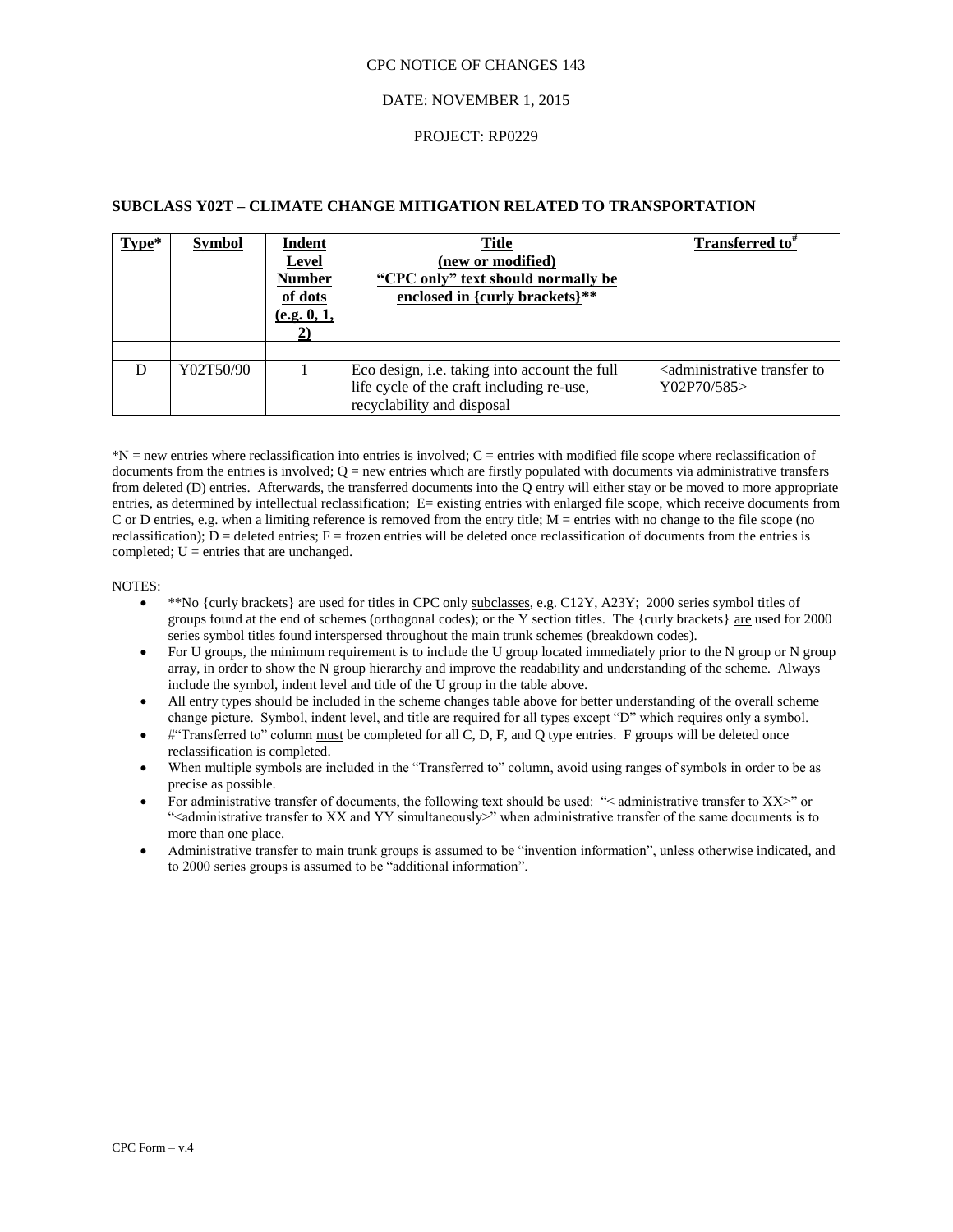## DATE: NOVEMBER 1, 2015

### PROJECT: RP0229

# C. New, Modified or deleted Note(s)

## **SUBCLASS Y02P – CLIMATE CHANGE MITIGATION TECHNOLOGIES IN THE PRODUCTION OR PROCESSING OF GOODS**

| $Type*$ | Location      | <b>Old Note</b> | <b>New/Modified Note</b>                                                                                                                                                                                                    |
|---------|---------------|-----------------|-----------------------------------------------------------------------------------------------------------------------------------------------------------------------------------------------------------------------------|
| N       | Y02P/subclass |                 | This subclass covers climate change<br>mitigation technologies in any kind of<br>industrial processing or production<br>activity, including the agroalimentary<br>industry, agriculture, fishing, ranching<br>and the like. |

 $*N$  = new note,  $M$  = modified note,  $D$  = deleted note

NOTE: The "Location" column only requires the symbol PRIOR to the location of the note. No further directions such as "before" or "after" are required.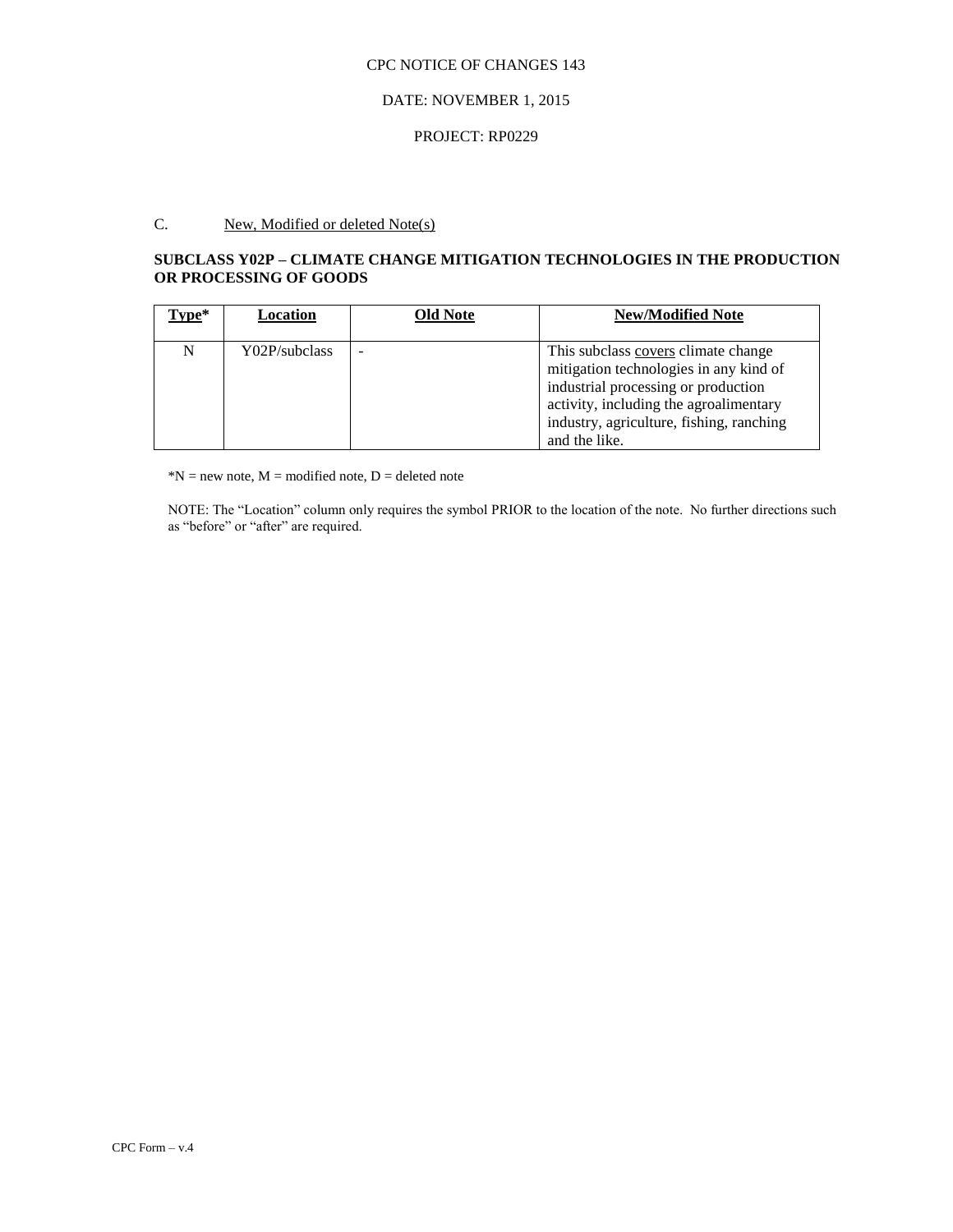## DATE: NOVEMBER 1, 2015

### PROJECT: RP0229

## 3. REVISION CONCORDANCE LIST (RCL)

| Type* | From CPC Symbol (existing) | To CPC Symbol(s)                                                              |
|-------|----------------------------|-------------------------------------------------------------------------------|
|       | Y02T50/90                  | $\alpha$ <administrative 585="" to="" transfer="" y02p70=""></administrative> |

 $^*C$  = entries with modified file scope where reclassification of documents from the entries is involved; O = new entries which are firstly populated with documents via administrative transfers from deleted (D) entries. Afterwards, the transferred documents into the Q entry will either stay or be moved to more appropriate entries, as determined by intellectual reclassification;  $D =$ deleted entries.

NOTES:

- Only C, D, and Q type entries are included in the table above.
- When multiple symbols are included in the "To" column, avoid using ranges of symbols in order to be as precise as possible.
- For administrative transfer of documents, the following text should be used: "< administrative transfer to XX>" or "<administrative transfer to XX and YY simultaneously>" when administrative transfer of the same documents is to more than one place.
- Administrative transfer to main trunk groups is assumed to be "invention information", unless otherwise indicated, and to 2000 series groups is assumed to be "additional information".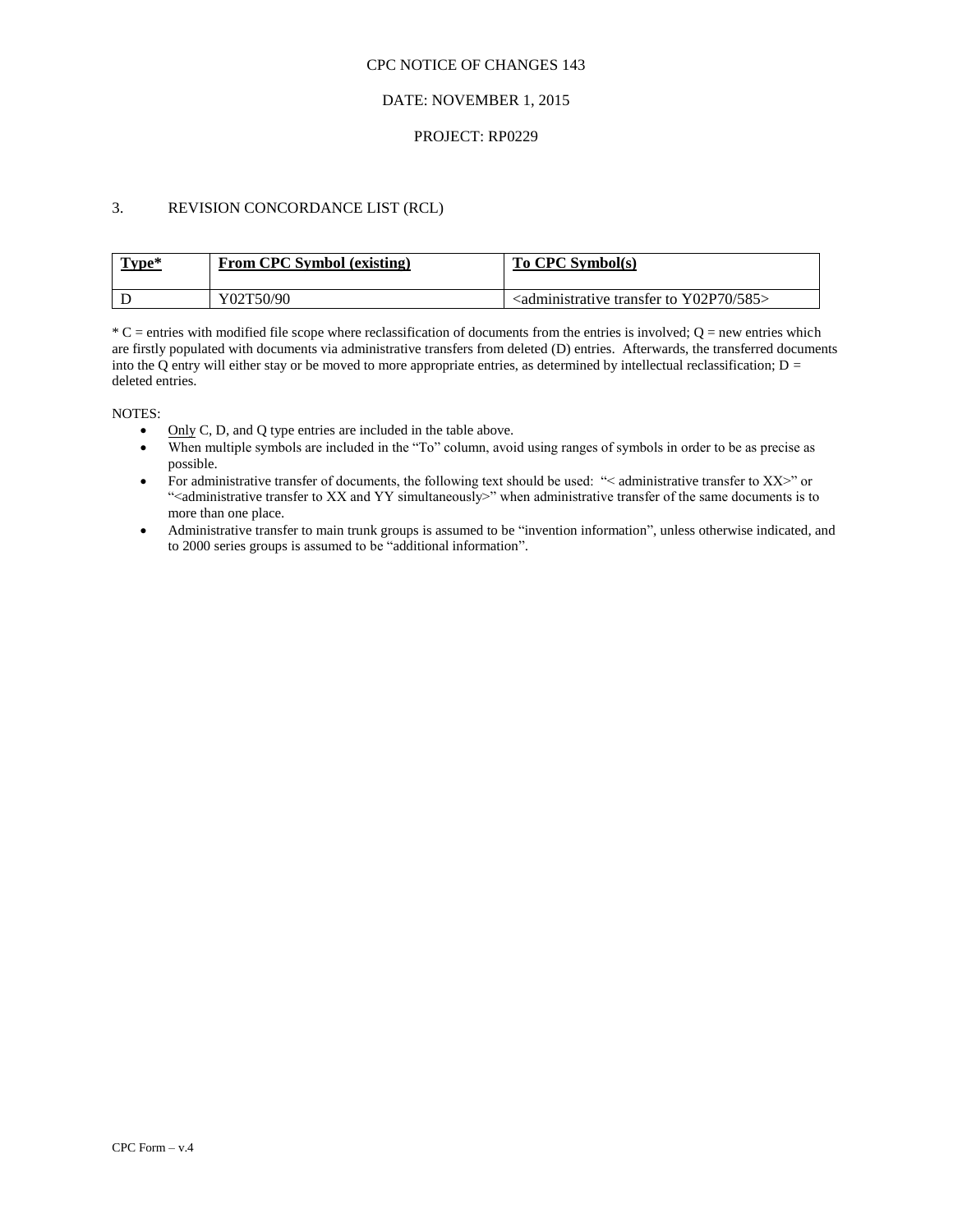## DATE: NOVEMBER 1, 2015

## PROJECT: RP0229

## 4. CHANGES TO THE CPC-TO-IPC CONCORDANCE LIST (CICL)

| <b>CPC</b> | $IPC$          | Action*    |
|------------|----------------|------------|
| Y02P       | <b>CPCONLY</b> | <b>NEW</b> |
| Y02P10/00  | <b>CPCONLY</b> | <b>NEW</b> |
| Y02P10/10  | <b>CPCONLY</b> | <b>NEW</b> |
| Y02P10/12  | <b>CPCONLY</b> | <b>NEW</b> |
| Y02P10/122 | <b>CPCONLY</b> | <b>NEW</b> |
| Y02P10/124 | <b>CPCONLY</b> | <b>NEW</b> |
| Y02P10/126 | <b>CPCONLY</b> | <b>NEW</b> |
| Y02P10/128 | <b>CPCONLY</b> | <b>NEW</b> |
| Y02P10/13  | <b>CPCONLY</b> | <b>NEW</b> |
| Y02P10/132 | <b>CPCONLY</b> | <b>NEW</b> |
| Y02P10/134 | <b>CPCONLY</b> | <b>NEW</b> |
| Y02P10/136 | <b>CPCONLY</b> | <b>NEW</b> |
| Y02P10/138 | <b>CPCONLY</b> | <b>NEW</b> |
| Y02P10/14  | <b>CPCONLY</b> | <b>NEW</b> |
| Y02P10/143 | <b>CPCONLY</b> | <b>NEW</b> |
| Y02P10/146 | <b>CPCONLY</b> | <b>NEW</b> |
| Y02P10/20  | <b>CPCONLY</b> | <b>NEW</b> |
| Y02P10/21  | <b>CPCONLY</b> | <b>NEW</b> |
| Y02P10/212 | <b>CPCONLY</b> | <b>NEW</b> |
| Y02P10/214 | <b>CPCONLY</b> | <b>NEW</b> |
| Y02P10/216 | <b>CPCONLY</b> | <b>NEW</b> |
| Y02P10/218 | <b>CPCONLY</b> | <b>NEW</b> |
| Y02P10/22  | <b>CPCONLY</b> | <b>NEW</b> |
| Y02P10/224 | <b>CPCONLY</b> | <b>NEW</b> |
| Y02P10/226 | <b>CPCONLY</b> | <b>NEW</b> |
| Y02P10/228 | <b>CPCONLY</b> | <b>NEW</b> |
| Y02P10/23  | <b>CPCONLY</b> | <b>NEW</b> |
| Y02P10/232 | <b>CPCONLY</b> | <b>NEW</b> |
| Y02P10/234 | <b>CPCONLY</b> | <b>NEW</b> |
| Y02P10/236 | <b>CPCONLY</b> | <b>NEW</b> |
| Y02P10/238 | <b>CPCONLY</b> | <b>NEW</b> |
| Y02P10/24  | <b>CPCONLY</b> | <b>NEW</b> |
| Y02P10/242 | <b>CPCONLY</b> | <b>NEW</b> |
| Y02P10/25  | <b>CPCONLY</b> | <b>NEW</b> |
| Y02P10/253 | <b>CPCONLY</b> | <b>NEW</b> |
| Y02P10/256 | <b>CPCONLY</b> | <b>NEW</b> |
| Y02P10/259 | <b>CPCONLY</b> | <b>NEW</b> |
| Y02P10/262 | <b>CPCONLY</b> | <b>NEW</b> |
| Y02P10/265 | <b>CPCONLY</b> | <b>NEW</b> |
| Y02P10/268 | <b>CPCONLY</b> | <b>NEW</b> |
| Y02P10/271 | <b>CPCONLY</b> | <b>NEW</b> |
| Y02P10/274 | <b>CPCONLY</b> | <b>NEW</b> |

 $CPC Form - v.4$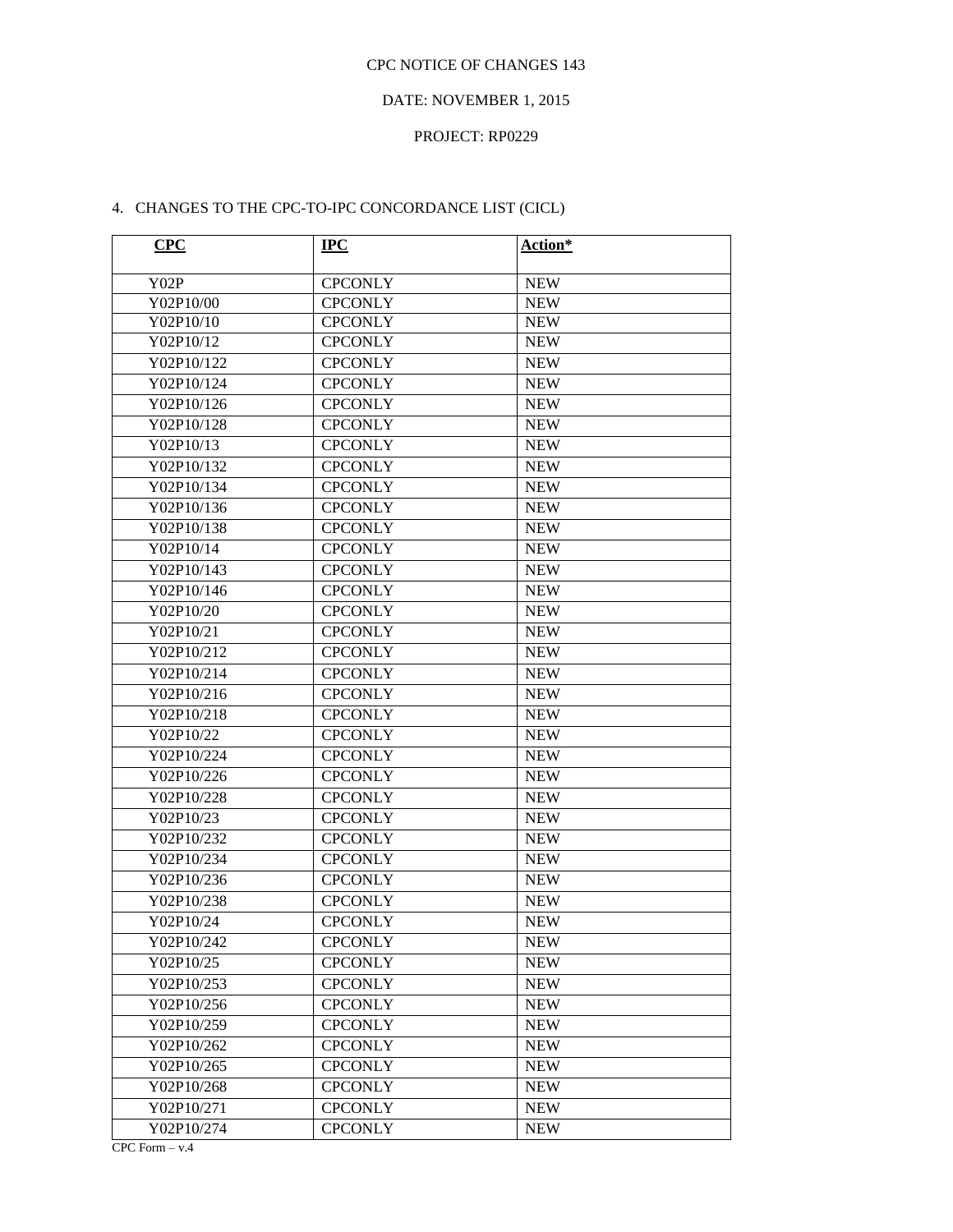## DATE: NOVEMBER 1, 2015

| CPC        | $IPC$          | Action*    |
|------------|----------------|------------|
| Y02P10/277 | <b>CPCONLY</b> | <b>NEW</b> |
| Y02P10/28  | <b>CPCONLY</b> | <b>NEW</b> |
| Y02P10/283 | <b>CPCONLY</b> | <b>NEW</b> |
| Y02P10/286 | <b>CPCONLY</b> | <b>NEW</b> |
| Y02P10/29  | <b>CPCONLY</b> | <b>NEW</b> |
| Y02P10/292 | <b>CPCONLY</b> | <b>NEW</b> |
| Y02P10/295 | <b>CPCONLY</b> | <b>NEW</b> |
| Y02P10/30  | <b>CPCONLY</b> | <b>NEW</b> |
| Y02P10/32  | <b>CPCONLY</b> | <b>NEW</b> |
| Y02P10/34  | <b>CPCONLY</b> | <b>NEW</b> |
| Y02P20/00  | <b>CPCONLY</b> | <b>NEW</b> |
| Y02P20/10  | <b>CPCONLY</b> | <b>NEW</b> |
| Y02P20/12  | <b>CPCONLY</b> | <b>NEW</b> |
| Y02P20/121 | <b>CPCONLY</b> | <b>NEW</b> |
| Y02P20/122 | <b>CPCONLY</b> | <b>NEW</b> |
| Y02P20/123 | <b>CPCONLY</b> | <b>NEW</b> |
| Y02P20/124 | <b>CPCONLY</b> | <b>NEW</b> |
| Y02P20/125 | <b>CPCONLY</b> | <b>NEW</b> |
| Y02P20/126 | <b>CPCONLY</b> | <b>NEW</b> |
| Y02P20/127 | <b>CPCONLY</b> | <b>NEW</b> |
| Y02P20/128 | <b>CPCONLY</b> | <b>NEW</b> |
| Y02P20/129 | <b>CPCONLY</b> | <b>NEW</b> |
| Y02P20/13  | <b>CPCONLY</b> | <b>NEW</b> |
| Y02P20/131 | <b>CPCONLY</b> | <b>NEW</b> |
| Y02P20/132 | <b>CPCONLY</b> | <b>NEW</b> |
| Y02P20/133 | <b>CPCONLY</b> | <b>NEW</b> |
| Y02P20/134 | <b>CPCONLY</b> | <b>NEW</b> |
| Y02P20/135 | <b>CPCONLY</b> | <b>NEW</b> |
| Y02P20/136 | <b>CPCONLY</b> | <b>NEW</b> |
| Y02P20/14  | <b>CPCONLY</b> | <b>NEW</b> |
| Y02P20/141 | <b>CPCONLY</b> | <b>NEW</b> |
| Y02P20/142 | <b>CPCONLY</b> | <b>NEW</b> |
| Y02P20/143 | <b>CPCONLY</b> | <b>NEW</b> |
| Y02P20/144 | <b>CPCONLY</b> | <b>NEW</b> |
| Y02P20/145 | <b>CPCONLY</b> | <b>NEW</b> |
| Y02P20/146 | <b>CPCONLY</b> | <b>NEW</b> |
| Y02P20/147 | <b>CPCONLY</b> | <b>NEW</b> |
| Y02P20/148 | <b>CPCONLY</b> | <b>NEW</b> |
| Y02P20/149 | <b>CPCONLY</b> | <b>NEW</b> |
| Y02P20/15  | <b>CPCONLY</b> | <b>NEW</b> |
| Y02P20/151 | <b>CPCONLY</b> | <b>NEW</b> |
| Y02P20/152 | <b>CPCONLY</b> | <b>NEW</b> |
| Y02P20/153 | <b>CPCONLY</b> | <b>NEW</b> |
| Y02P20/154 | <b>CPCONLY</b> | <b>NEW</b> |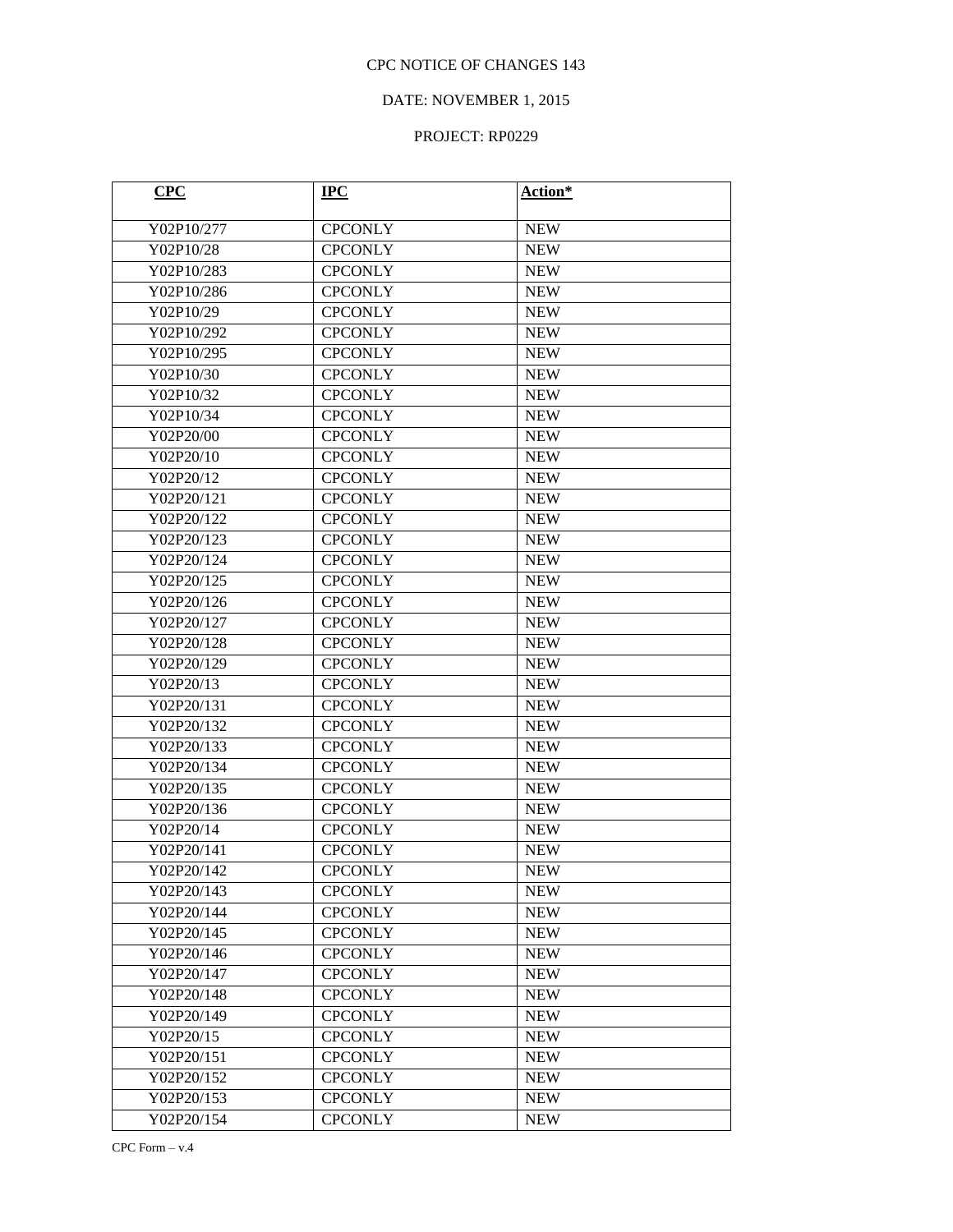## DATE: NOVEMBER 1, 2015

| CPC        | $IPC$          | Action*    |
|------------|----------------|------------|
| Y02P20/155 | <b>CPCONLY</b> | <b>NEW</b> |
| Y02P20/156 | <b>CPCONLY</b> | <b>NEW</b> |
| Y02P20/20  | <b>CPCONLY</b> | <b>NEW</b> |
| Y02P20/22  | <b>CPCONLY</b> | <b>NEW</b> |
| Y02P20/224 | <b>CPCONLY</b> | <b>NEW</b> |
| Y02P20/228 | <b>CPCONLY</b> | <b>NEW</b> |
| Y02P20/30  | <b>CPCONLY</b> | <b>NEW</b> |
| Y02P20/32  | <b>CPCONLY</b> | <b>NEW</b> |
| Y02P20/324 | <b>CPCONLY</b> | <b>NEW</b> |
| Y02P20/328 | <b>CPCONLY</b> | <b>NEW</b> |
| Y02P20/40  | <b>CPCONLY</b> | <b>NEW</b> |
| Y02P20/42  | <b>CPCONLY</b> | <b>NEW</b> |
| Y02P20/424 | <b>CPCONLY</b> | <b>NEW</b> |
| Y02P20/50  | <b>CPCONLY</b> | <b>NEW</b> |
| Y02P20/51  | <b>CPCONLY</b> | <b>NEW</b> |
| Y02P20/514 | <b>CPCONLY</b> | <b>NEW</b> |
| Y02P20/518 | <b>CPCONLY</b> | <b>NEW</b> |
| Y02P20/52  | <b>CPCONLY</b> | <b>NEW</b> |
| Y02P20/54  | <b>CPCONLY</b> | <b>NEW</b> |
| Y02P20/542 | <b>CPCONLY</b> | <b>NEW</b> |
| Y02P20/544 | <b>CPCONLY</b> | <b>NEW</b> |
| Y02P20/546 | <b>CPCONLY</b> | <b>NEW</b> |
| Y02P20/55  | <b>CPCONLY</b> | <b>NEW</b> |
| Y02P20/57  | <b>CPCONLY</b> | <b>NEW</b> |
| Y02P20/572 | <b>CPCONLY</b> | <b>NEW</b> |
| Y02P20/58  | <b>CPCONLY</b> | <b>NEW</b> |
| Y02P20/582 | <b>CPCONLY</b> | <b>NEW</b> |
| Y02P20/584 | <b>CPCONLY</b> | <b>NEW</b> |
| Y02P20/586 | <b>CPCONLY</b> | <b>NEW</b> |
| Y02P20/588 | <b>CPCONLY</b> | <b>NEW</b> |
| Y02P20/59  | <b>CPCONLY</b> | <b>NEW</b> |
| Y02P30/00  | <b>CPCONLY</b> | <b>NEW</b> |
| Y02P30/10  | <b>CPCONLY</b> | <b>NEW</b> |
| Y02P30/20  | <b>CPCONLY</b> | <b>NEW</b> |
| Y02P30/30  | <b>CPCONLY</b> | <b>NEW</b> |
| Y02P30/40  | <b>CPCONLY</b> | <b>NEW</b> |
| Y02P30/42  | <b>CPCONLY</b> | <b>NEW</b> |
| Y02P30/44  | <b>CPCONLY</b> | <b>NEW</b> |
| Y02P30/442 | <b>CPCONLY</b> | <b>NEW</b> |
| Y02P30/444 | <b>CPCONLY</b> | <b>NEW</b> |
| Y02P30/446 | <b>CPCONLY</b> | <b>NEW</b> |
| Y02P30/46  | <b>CPCONLY</b> | <b>NEW</b> |
| Y02P30/462 | <b>CPCONLY</b> | <b>NEW</b> |
| Y02P30/464 | <b>CPCONLY</b> | <b>NEW</b> |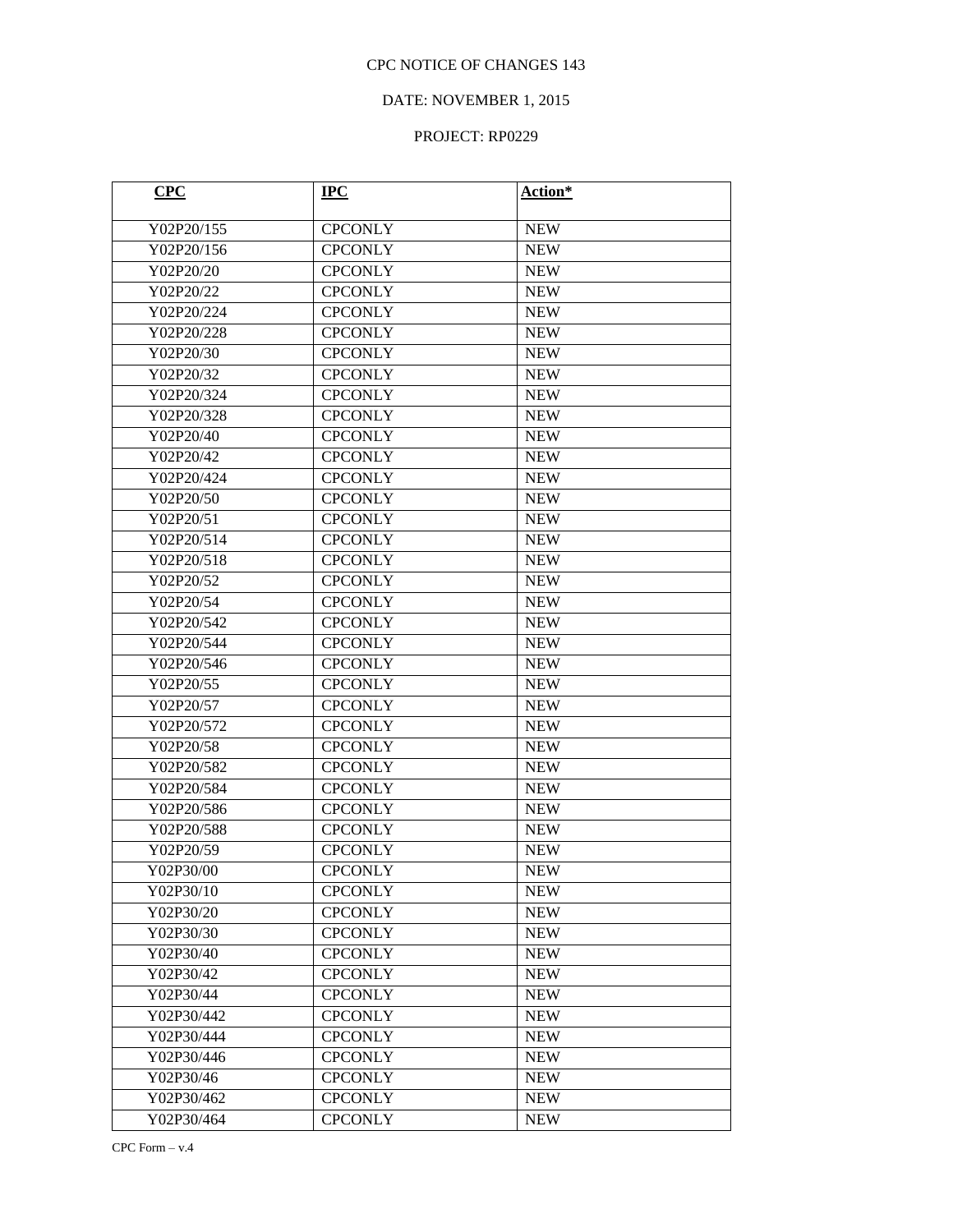## DATE: NOVEMBER 1, 2015

| CPC        | $IPC$          | Action*    |
|------------|----------------|------------|
| Y02P30/48  | <b>CPCONLY</b> | <b>NEW</b> |
| Y02P40/00  | <b>CPCONLY</b> | <b>NEW</b> |
| Y02P40/10  | <b>CPCONLY</b> | <b>NEW</b> |
| Y02P40/12  | <b>CPCONLY</b> | <b>NEW</b> |
| Y02P40/121 | <b>CPCONLY</b> | <b>NEW</b> |
| Y02P40/123 | <b>CPCONLY</b> | <b>NEW</b> |
| Y02P40/125 | <b>CPCONLY</b> | <b>NEW</b> |
| Y02P40/126 | <b>CPCONLY</b> | <b>NEW</b> |
| Y02P40/128 | <b>CPCONLY</b> | <b>NEW</b> |
| Y02P40/14  | <b>CPCONLY</b> | <b>NEW</b> |
| Y02P40/141 | <b>CPCONLY</b> | <b>NEW</b> |
| Y02P40/143 | <b>CPCONLY</b> | <b>NEW</b> |
| Y02P40/145 | <b>CPCONLY</b> | <b>NEW</b> |
| Y02P40/146 | <b>CPCONLY</b> | <b>NEW</b> |
| Y02P40/148 | <b>CPCONLY</b> | <b>NEW</b> |
| Y02P40/16  | <b>CPCONLY</b> | <b>NEW</b> |
| Y02P40/165 | <b>CPCONLY</b> | <b>NEW</b> |
| Y02P40/18  | <b>CPCONLY</b> | <b>NEW</b> |
| Y02P40/20  | <b>CPCONLY</b> | <b>NEW</b> |
| Y02P40/30  | <b>CPCONLY</b> | <b>NEW</b> |
| Y02P40/40  | <b>CPCONLY</b> | <b>NEW</b> |
| Y02P40/42  | <b>CPCONLY</b> | <b>NEW</b> |
| Y02P40/44  | <b>CPCONLY</b> | <b>NEW</b> |
| Y02P40/45  | <b>CPCONLY</b> | <b>NEW</b> |
| Y02P40/47  | <b>CPCONLY</b> | <b>NEW</b> |
| Y02P40/49  | <b>CPCONLY</b> | <b>NEW</b> |
| Y02P40/50  | <b>CPCONLY</b> | <b>NEW</b> |
| Y02P40/51  | <b>CPCONLY</b> | <b>NEW</b> |
| Y02P40/52  | <b>CPCONLY</b> | <b>NEW</b> |
| Y02P40/53  | <b>CPCONLY</b> | <b>NEW</b> |
| Y02P40/535 | <b>CPCONLY</b> | <b>NEW</b> |
| Y02P40/55  | <b>CPCONLY</b> | <b>NEW</b> |
| Y02P40/56  | <b>CPCONLY</b> | <b>NEW</b> |
| Y02P40/57  | <b>CPCONLY</b> | <b>NEW</b> |
| Y02P40/58  | <b>CPCONLY</b> | <b>NEW</b> |
| Y02P40/59  | <b>CPCONLY</b> | <b>NEW</b> |
| Y02P40/60  | <b>CPCONLY</b> | <b>NEW</b> |
| Y02P40/61  | <b>CPCONLY</b> | <b>NEW</b> |
| Y02P40/615 | <b>CPCONLY</b> | <b>NEW</b> |
| Y02P40/63  | <b>CPCONLY</b> | <b>NEW</b> |
| Y02P40/65  | <b>CPCONLY</b> | <b>NEW</b> |
| Y02P40/67  | <b>CPCONLY</b> | <b>NEW</b> |
| Y02P40/69  | <b>CPCONLY</b> | <b>NEW</b> |
| Y02P60/00  | <b>CPCONLY</b> | <b>NEW</b> |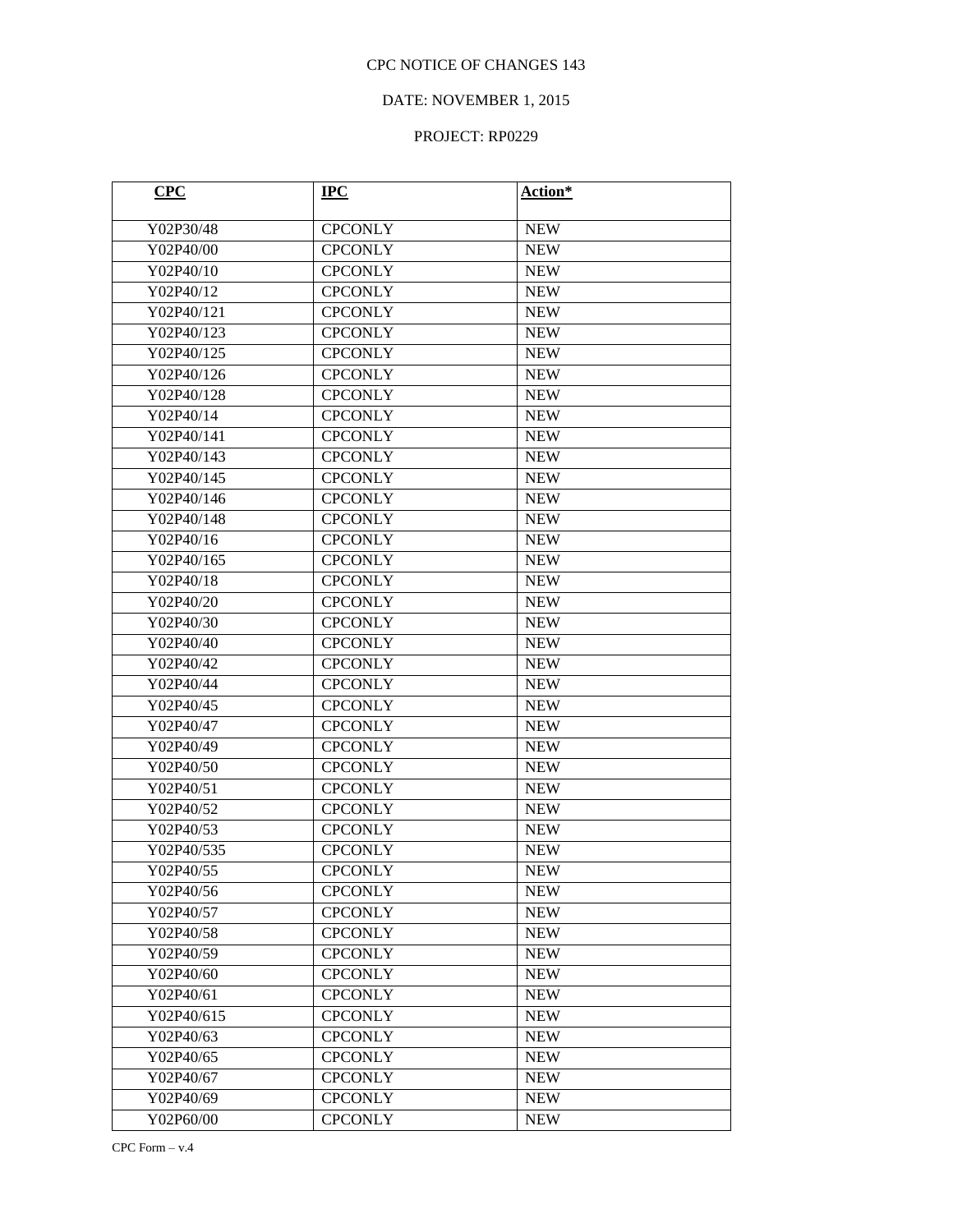## DATE: NOVEMBER 1, 2015

| CPC        | $IPC$          | Action*    |
|------------|----------------|------------|
| Y02P60/10  | <b>CPCONLY</b> | <b>NEW</b> |
| Y02P60/12  | <b>CPCONLY</b> | <b>NEW</b> |
| Y02P60/122 | <b>CPCONLY</b> | <b>NEW</b> |
| Y02P60/124 | <b>CPCONLY</b> | <b>NEW</b> |
| Y02P60/14  | <b>CPCONLY</b> | <b>NEW</b> |
| Y02P60/141 | <b>CPCONLY</b> | <b>NEW</b> |
| Y02P60/142 | <b>CPCONLY</b> | <b>NEW</b> |
| Y02P60/144 | <b>CPCONLY</b> | <b>NEW</b> |
| Y02P60/146 | <b>CPCONLY</b> | <b>NEW</b> |
| Y02P60/147 | <b>CPCONLY</b> | <b>NEW</b> |
| Y02P60/148 | <b>CPCONLY</b> | <b>NEW</b> |
| Y02P60/149 | <b>CPCONLY</b> | <b>NEW</b> |
| Y02P60/15  | <b>CPCONLY</b> | <b>NEW</b> |
| Y02P60/16  | <b>CPCONLY</b> | <b>NEW</b> |
| Y02P60/18  | <b>CPCONLY</b> | <b>NEW</b> |
| Y02P60/20  | <b>CPCONLY</b> | <b>NEW</b> |
| Y02P60/21  | <b>CPCONLY</b> | <b>NEW</b> |
| Y02P60/212 | <b>CPCONLY</b> | <b>NEW</b> |
| Y02P60/214 | <b>CPCONLY</b> | <b>NEW</b> |
| Y02P60/215 | <b>CPCONLY</b> | <b>NEW</b> |
| Y02P60/216 | <b>CPCONLY</b> | <b>NEW</b> |
| Y02P60/218 | <b>CPCONLY</b> | <b>NEW</b> |
| Y02P60/22  | <b>CPCONLY</b> | <b>NEW</b> |
| Y02P60/23  | <b>CPCONLY</b> | <b>NEW</b> |
| Y02P60/24  | <b>CPCONLY</b> | <b>NEW</b> |
| Y02P60/242 | <b>CPCONLY</b> | <b>NEW</b> |
| Y02P60/244 | <b>CPCONLY</b> | <b>NEW</b> |
| Y02P60/246 | <b>CPCONLY</b> | <b>NEW</b> |
| Y02P60/247 | <b>CPCONLY</b> | <b>NEW</b> |
| Y02P60/25  | <b>CPCONLY</b> | <b>NEW</b> |
| Y02P60/30  | <b>CPCONLY</b> | <b>NEW</b> |
| Y02P60/40  | <b>CPCONLY</b> | <b>NEW</b> |
| Y02P60/50  | <b>CPCONLY</b> | <b>NEW</b> |
| Y02P60/52  | <b>CPCONLY</b> | <b>NEW</b> |
| Y02P60/521 | <b>CPCONLY</b> | <b>NEW</b> |
| Y02P60/524 | <b>CPCONLY</b> | <b>NEW</b> |
| Y02P60/526 | <b>CPCONLY</b> | <b>NEW</b> |
| Y02P60/528 | <b>CPCONLY</b> | <b>NEW</b> |
| Y02P60/54  | <b>CPCONLY</b> | <b>NEW</b> |
| Y02P60/542 | <b>CPCONLY</b> | <b>NEW</b> |
| Y02P60/56  | <b>CPCONLY</b> | <b>NEW</b> |
| Y02P60/60  | <b>CPCONLY</b> | <b>NEW</b> |
| Y02P60/62  | <b>CPCONLY</b> | <b>NEW</b> |
| Y02P60/64  | <b>CPCONLY</b> | <b>NEW</b> |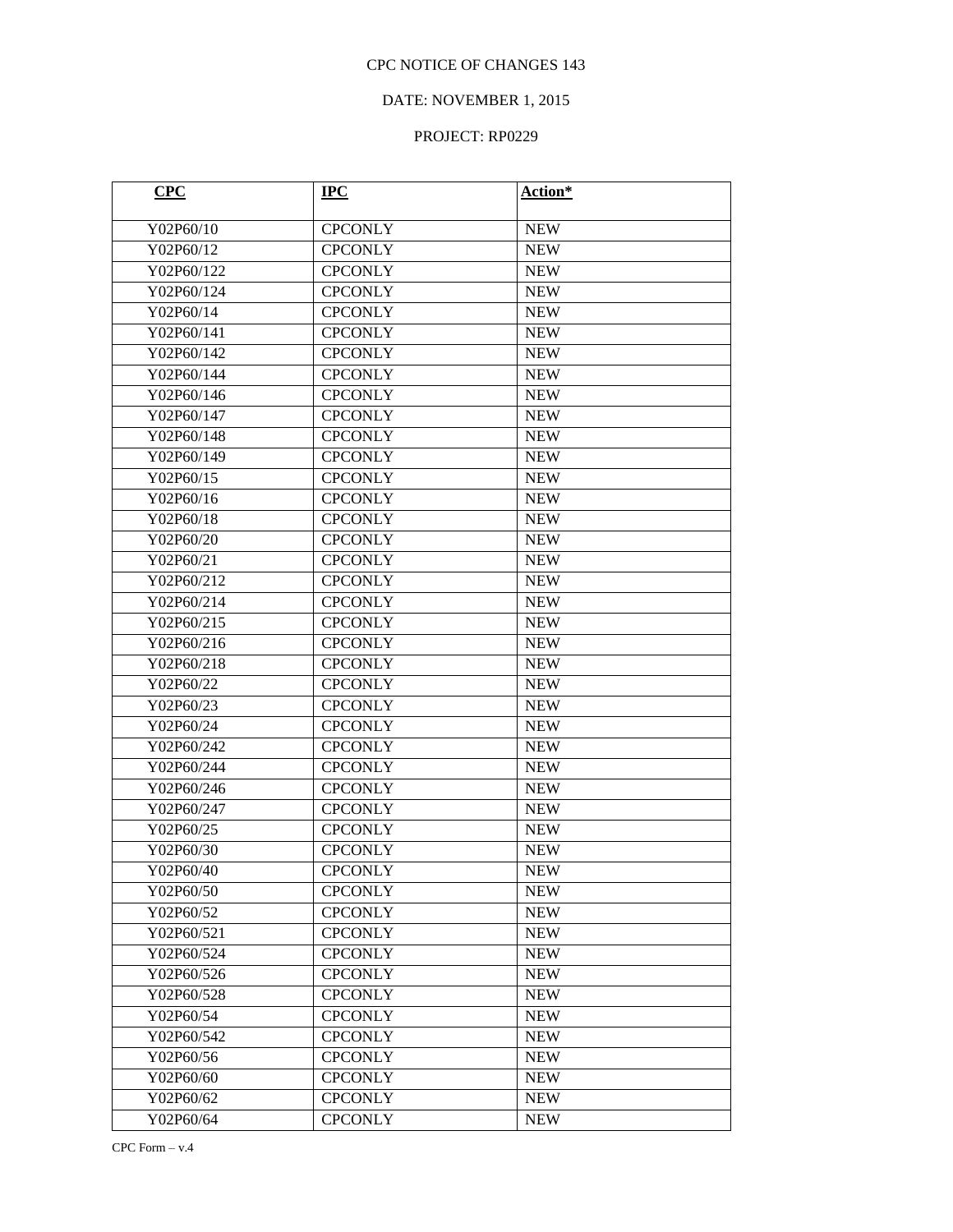# DATE: NOVEMBER 1, 2015

| CPC        | $IPC$          | Action*    |
|------------|----------------|------------|
| Y02P60/642 | <b>CPCONLY</b> | <b>NEW</b> |
| Y02P60/70  | <b>CPCONLY</b> | <b>NEW</b> |
| Y02P60/80  | <b>CPCONLY</b> | <b>NEW</b> |
| Y02P60/81  | <b>CPCONLY</b> | <b>NEW</b> |
| Y02P60/83  | <b>CPCONLY</b> | <b>NEW</b> |
| Y02P60/831 | <b>CPCONLY</b> | <b>NEW</b> |
| Y02P60/833 | <b>CPCONLY</b> | <b>NEW</b> |
| Y02P60/835 | <b>CPCONLY</b> | <b>NEW</b> |
| Y02P60/85  | <b>CPCONLY</b> | <b>NEW</b> |
| Y02P60/851 | <b>CPCONLY</b> | <b>NEW</b> |
| Y02P60/853 | <b>CPCONLY</b> | <b>NEW</b> |
| Y02P60/855 | <b>CPCONLY</b> | <b>NEW</b> |
| Y02P60/87  | <b>CPCONLY</b> | <b>NEW</b> |
| Y02P60/871 | <b>CPCONLY</b> | <b>NEW</b> |
| Y02P60/873 | <b>CPCONLY</b> | <b>NEW</b> |
| Y02P60/875 | <b>CPCONLY</b> | <b>NEW</b> |
| Y02P60/877 | <b>CPCONLY</b> | <b>NEW</b> |
| Y02P60/89  | <b>CPCONLY</b> | <b>NEW</b> |
| Y02P60/891 | <b>CPCONLY</b> | <b>NEW</b> |
| Y02P70/00  | <b>CPCONLY</b> | <b>NEW</b> |
| Y02P70/10  | <b>CPCONLY</b> | <b>NEW</b> |
| Y02P70/12  | <b>CPCONLY</b> | <b>NEW</b> |
| Y02P70/121 | <b>CPCONLY</b> | <b>NEW</b> |
| Y02P70/123 | <b>CPCONLY</b> | <b>NEW</b> |
| Y02P70/125 | <b>CPCONLY</b> | <b>NEW</b> |
| Y02P70/127 | <b>CPCONLY</b> | <b>NEW</b> |
| Y02P70/129 | <b>CPCONLY</b> | <b>NEW</b> |
| Y02P70/131 | <b>CPCONLY</b> | <b>NEW</b> |
| Y02P70/133 | <b>CPCONLY</b> | <b>NEW</b> |
| Y02P70/135 | <b>CPCONLY</b> | <b>NEW</b> |
| Y02P70/137 | <b>CPCONLY</b> | <b>NEW</b> |
| Y02P70/139 | <b>CPCONLY</b> | <b>NEW</b> |
| Y02P70/141 | <b>CPCONLY</b> | <b>NEW</b> |
| Y02P70/143 | <b>CPCONLY</b> | <b>NEW</b> |
| Y02P70/145 | <b>CPCONLY</b> | <b>NEW</b> |
| Y02P70/16  | <b>CPCONLY</b> | <b>NEW</b> |
| Y02P70/161 | <b>CPCONLY</b> | <b>NEW</b> |
| Y02P70/163 | <b>CPCONLY</b> | <b>NEW</b> |
| Y02P70/167 | <b>CPCONLY</b> | <b>NEW</b> |
| Y02P70/169 | <b>CPCONLY</b> | <b>NEW</b> |
| Y02P70/171 | <b>CPCONLY</b> | <b>NEW</b> |
| Y02P70/173 | <b>CPCONLY</b> | <b>NEW</b> |
| Y02P70/175 | <b>CPCONLY</b> | <b>NEW</b> |
| Y02P70/177 | <b>CPCONLY</b> | <b>NEW</b> |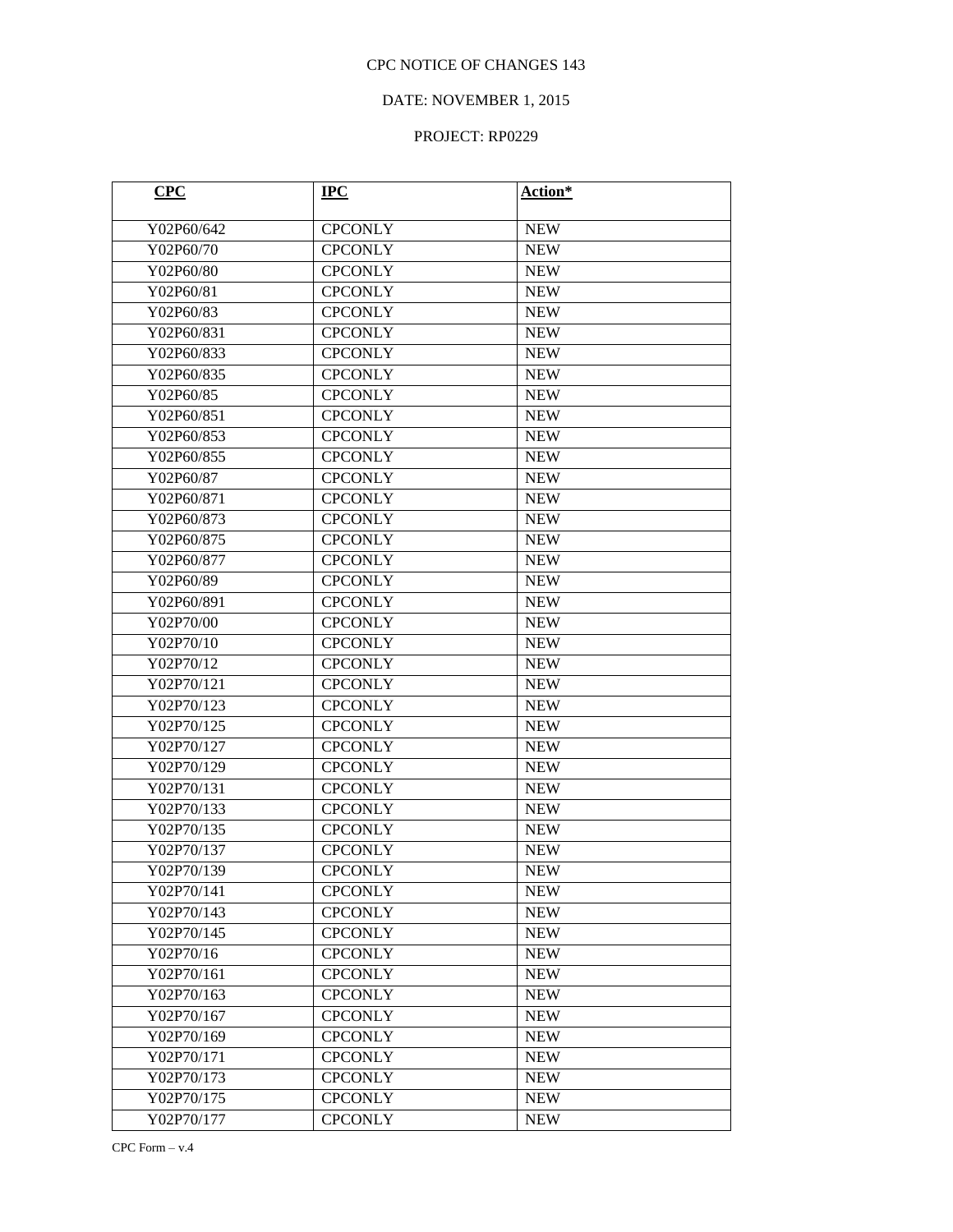# DATE: NOVEMBER 1, 2015

| CPC        | $IPC$          | Action*    |
|------------|----------------|------------|
| Y02P70/179 | <b>CPCONLY</b> | <b>NEW</b> |
| Y02P70/181 | <b>CPCONLY</b> | <b>NEW</b> |
| Y02P70/183 | <b>CPCONLY</b> | <b>NEW</b> |
| Y02P70/185 | <b>CPCONLY</b> | <b>NEW</b> |
| Y02P70/187 | <b>CPCONLY</b> | <b>NEW</b> |
| Y02P70/20  | <b>CPCONLY</b> | <b>NEW</b> |
| Y02P70/22  | <b>CPCONLY</b> | <b>NEW</b> |
| Y02P70/24  | <b>CPCONLY</b> | <b>NEW</b> |
| Y02P70/26  | <b>CPCONLY</b> | <b>NEW</b> |
| Y02P70/261 | <b>CPCONLY</b> | <b>NEW</b> |
| Y02P70/263 | <b>CPCONLY</b> | <b>NEW</b> |
| Y02P70/265 | <b>CPCONLY</b> | <b>NEW</b> |
| Y02P70/267 | <b>CPCONLY</b> | <b>NEW</b> |
| Y02P70/269 | <b>CPCONLY</b> | <b>NEW</b> |
| Y02P70/271 | <b>CPCONLY</b> | <b>NEW</b> |
| Y02P70/273 | <b>CPCONLY</b> | <b>NEW</b> |
| Y02P70/275 | <b>CPCONLY</b> | <b>NEW</b> |
| Y02P70/277 | <b>CPCONLY</b> | <b>NEW</b> |
| Y02P70/279 | <b>CPCONLY</b> | <b>NEW</b> |
| Y02P70/281 | <b>CPCONLY</b> | <b>NEW</b> |
| Y02P70/30  | <b>CPCONLY</b> | <b>NEW</b> |
| Y02P70/32  | <b>CPCONLY</b> | <b>NEW</b> |
| Y02P70/34  | <b>CPCONLY</b> | <b>NEW</b> |
| Y02P70/36  | <b>CPCONLY</b> | <b>NEW</b> |
| Y02P70/38  | <b>CPCONLY</b> | <b>NEW</b> |
| Y02P70/40  | <b>CPCONLY</b> | <b>NEW</b> |
| Y02P70/405 | <b>CPCONLY</b> | <b>NEW</b> |
| Y02P70/50  | <b>CPCONLY</b> | <b>NEW</b> |
| Y02P70/52  | <b>CPCONLY</b> | <b>NEW</b> |
| Y02P70/521 | <b>CPCONLY</b> | <b>NEW</b> |
| Y02P70/523 | <b>CPCONLY</b> | <b>NEW</b> |
| Y02P70/525 | <b>CPCONLY</b> | <b>NEW</b> |
| Y02P70/527 | <b>CPCONLY</b> | <b>NEW</b> |
| Y02P70/54  | <b>CPCONLY</b> | <b>NEW</b> |
| Y02P70/56  | <b>CPCONLY</b> | <b>NEW</b> |
| Y02P70/58  | <b>CPCONLY</b> | <b>NEW</b> |
| Y02P70/585 | <b>CPCONLY</b> | <b>NEW</b> |
| Y02P70/60  | <b>CPCONLY</b> | <b>NEW</b> |
| Y02P70/601 | <b>CPCONLY</b> | <b>NEW</b> |
| Y02P70/603 | <b>CPCONLY</b> | <b>NEW</b> |
| Y02P70/605 | <b>CPCONLY</b> | <b>NEW</b> |
| Y02P70/607 | <b>CPCONLY</b> | <b>NEW</b> |
| Y02P70/609 | <b>CPCONLY</b> | <b>NEW</b> |
| Y02P70/611 | <b>CPCONLY</b> | <b>NEW</b> |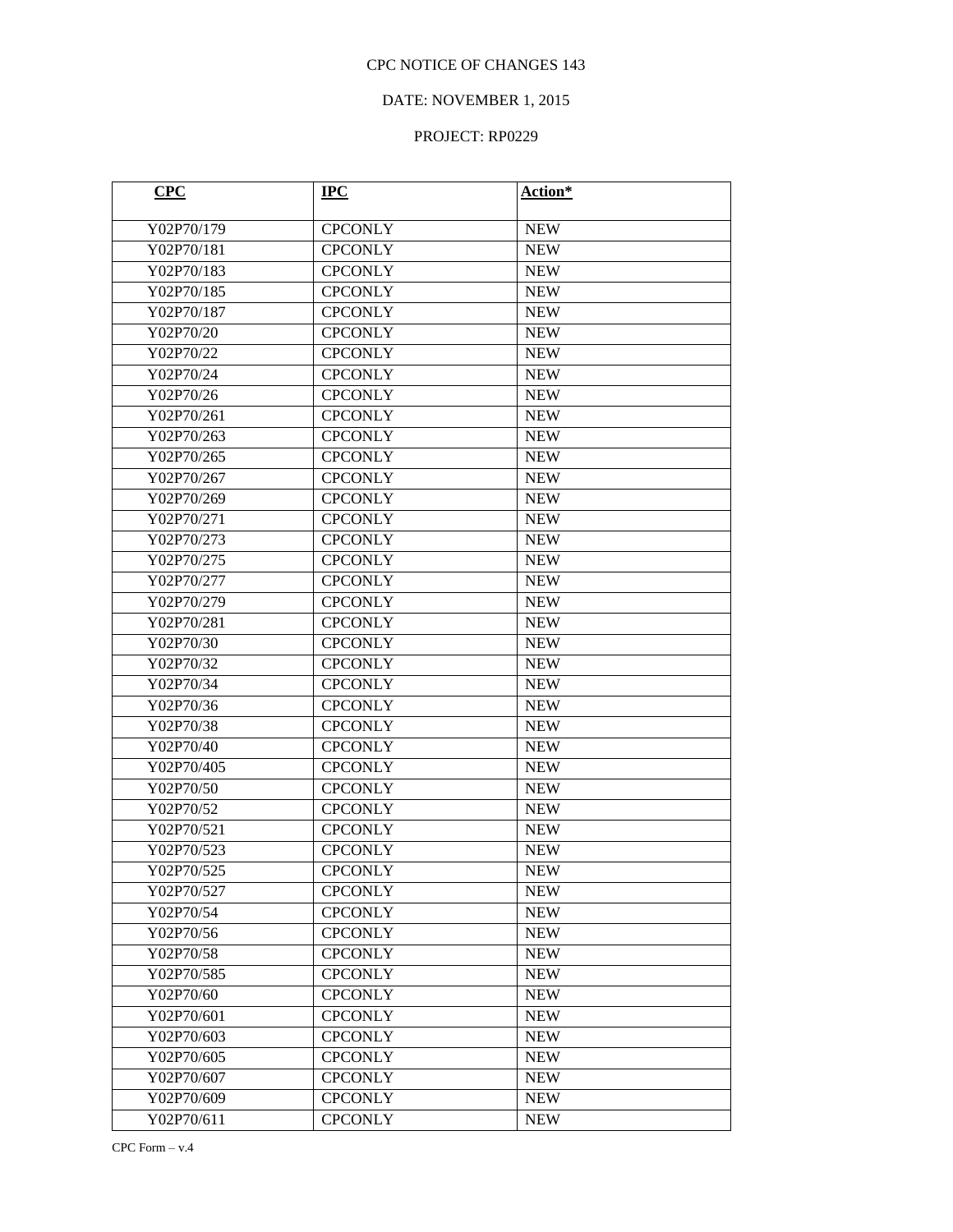## DATE: NOVEMBER 1, 2015

| CPC        | $IPC$          | Action*    |
|------------|----------------|------------|
| Y02P70/613 | <b>CPCONLY</b> | <b>NEW</b> |
| Y02P70/62  | <b>CPCONLY</b> | <b>NEW</b> |
| Y02P70/621 | <b>CPCONLY</b> | <b>NEW</b> |
| Y02P70/623 | <b>CPCONLY</b> | <b>NEW</b> |
| Y02P70/625 | <b>CPCONLY</b> | <b>NEW</b> |
| Y02P70/627 | <b>CPCONLY</b> | <b>NEW</b> |
| Y02P70/629 | <b>CPCONLY</b> | <b>NEW</b> |
| Y02P70/631 | <b>CPCONLY</b> | <b>NEW</b> |
| Y02P70/633 | <b>CPCONLY</b> | <b>NEW</b> |
| Y02P70/635 | <b>CPCONLY</b> | <b>NEW</b> |
| Y02P70/637 | <b>CPCONLY</b> | <b>NEW</b> |
| Y02P70/639 | <b>CPCONLY</b> | <b>NEW</b> |
| Y02P70/641 | <b>CPCONLY</b> | <b>NEW</b> |
| Y02P70/643 | <b>CPCONLY</b> | <b>NEW</b> |
| Y02P70/645 | <b>CPCONLY</b> | <b>NEW</b> |
| Y02P70/647 | <b>CPCONLY</b> | <b>NEW</b> |
| Y02P70/649 | <b>CPCONLY</b> | <b>NEW</b> |
| Y02P70/651 | <b>CPCONLY</b> | <b>NEW</b> |
| Y02P70/653 | <b>CPCONLY</b> | <b>NEW</b> |
| Y02P70/66  | <b>CPCONLY</b> | <b>NEW</b> |
| Y02P80/00  | <b>CPCONLY</b> | <b>NEW</b> |
| Y02P80/10  | <b>CPCONLY</b> | <b>NEW</b> |
| Y02P80/11  | <b>CPCONLY</b> | <b>NEW</b> |
| Y02P80/112 | <b>CPCONLY</b> | <b>NEW</b> |
| Y02P80/114 | <b>CPCONLY</b> | <b>NEW</b> |
| Y02P80/116 | <b>CPCONLY</b> | <b>NEW</b> |
| Y02P80/12  | <b>CPCONLY</b> | <b>NEW</b> |
| Y02P80/13  | <b>CPCONLY</b> | <b>NEW</b> |
| Y02P80/14  | <b>CPCONLY</b> | <b>NEW</b> |
| Y02P80/15  | <b>CPCONLY</b> | <b>NEW</b> |
| Y02P80/152 | <b>CPCONLY</b> | <b>NEW</b> |
| Y02P80/154 | <b>CPCONLY</b> | <b>NEW</b> |
| Y02P80/156 | <b>CPCONLY</b> | <b>NEW</b> |
| Y02P80/158 | <b>CPCONLY</b> | <b>NEW</b> |
| Y02P80/20  | <b>CPCONLY</b> | <b>NEW</b> |
| Y02P80/21  | <b>CPCONLY</b> | <b>NEW</b> |
| Y02P80/22  | <b>CPCONLY</b> | <b>NEW</b> |
| Y02P80/23  | <b>CPCONLY</b> | <b>NEW</b> |
| Y02P80/24  | <b>CPCONLY</b> | <b>NEW</b> |
| Y02P80/25  | <b>CPCONLY</b> | <b>NEW</b> |
| Y02P80/30  | <b>CPCONLY</b> | <b>NEW</b> |
| Y02P80/40  | <b>CPCONLY</b> | <b>NEW</b> |
| Y02P90/00  | <b>CPCONLY</b> | <b>NEW</b> |
| Y02P90/02  | <b>CPCONLY</b> | <b>NEW</b> |